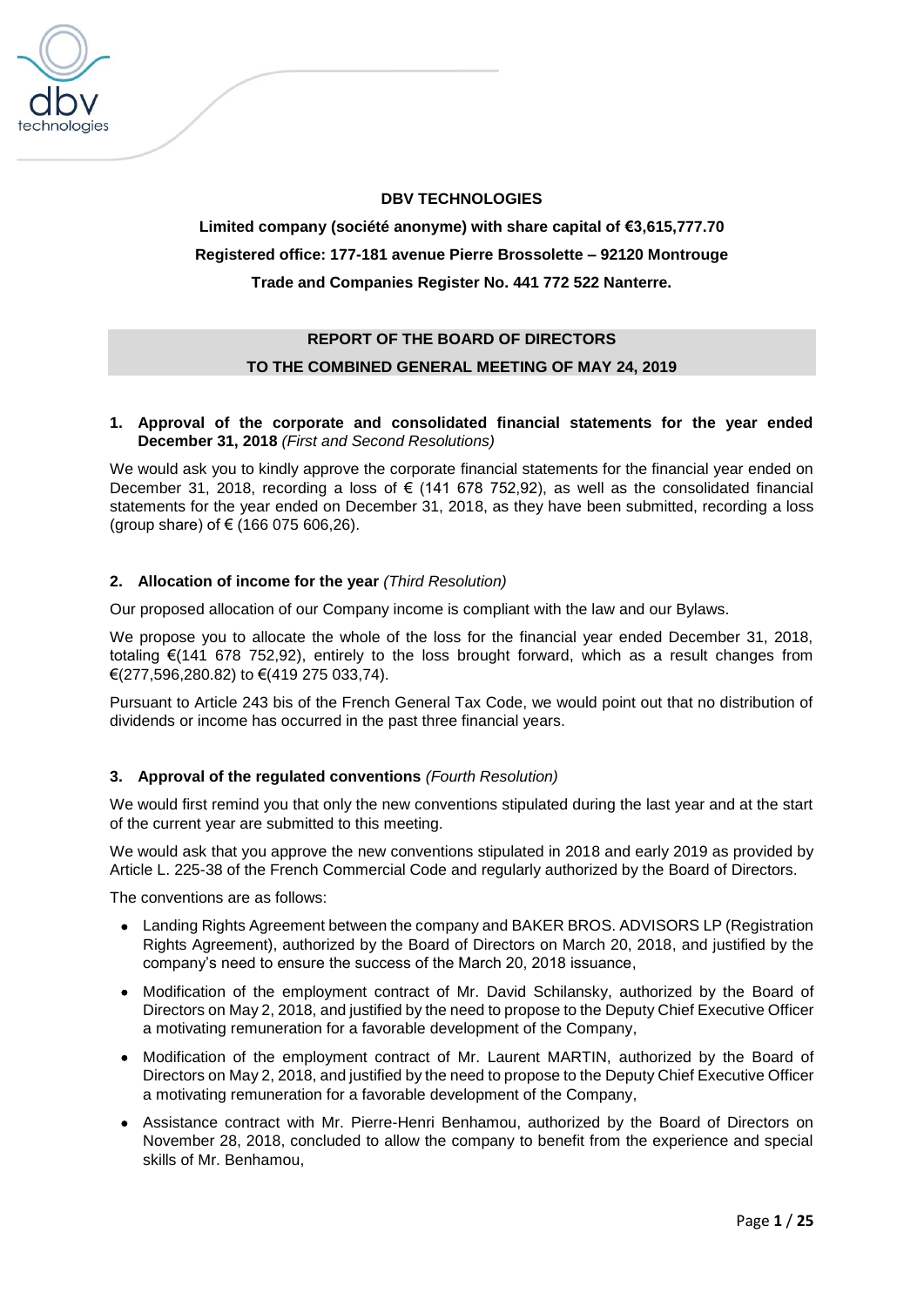

- Service Delivery Agreement with Mrs. Julie O'NEILL, authorized by the Board of Directors on December 28, 2018, in order to allow the Company to respond favorably to FDA requests,
- Compensation for dismissal or non-renewal of the Chief Executive Officer, Mr Daniel Tassé, authorized by the Board of Directors on November 14, 2018, this commitment being a condition for the acceptance by the beneficiary of his functions,
- Severance benefits related to the termination of the employment contract of Mr. Laurent Martin, authorized by the Board of Directors on March 4, 2019, motivated by the need for the Company to terminate the said contract as part of the reorganization of the Company, needed since the withdrawal of the BLA.

They are presented in paragraph 4.1.6 of the 2018 Registration Document available on the Company's website, which includes the Statutory Auditors' special report relating thereto.

In addition, we remind you that the agreements and commitments already approved by the Shareholders 'Meeting in previous financial years and which continued during the past financial year are also described in the Statutory Auditors' special report.

### **4. Approval of the company's commitment to Daniel TASSE** *(Fifth Resolution)*

We would ask that you to approve the company's commitment to Daniel TASSE, Chief Executive Officer, corresponding to payments that may be due on account of the cessation of his duties.

This commitment is described in paragraph 4.1.6 of the 2018 Registration Document, available on the Company's website, which includes the Statutory Auditors' special report presenting this commitment.

### **5. Mandates of the Board of Directors** *(Sixth to Eighth Resolutions)*

We remind you that Ms. Julie O'NEILL's mandate of member of the Board of Directors expire at the forthcoming General Meeting.

We propose you to renew it, for a period of two years, to expire at the end of the General Meeting to be held in 2021 to approve the financial statements for the previous financial year.

We also propose you ratify the appointment, made on a provisional basis by the Board of Directors during the meeting held on March 4, 2019, of Mr. Daniel TASSE as director, replacing Mr. Pierre-Henri BENHAMOU, who has resigned. Following his appointment, Mr. Daniel TASSE will go about his duties for the remaining term of the appointment of his predecessor, namely until the General Meeting to be held in 2020 to approve the financial statements for the previous financial year.

Finally, we propose you to appoint Ms. Viviane MONGES, as Board Member, for a period of two years, to expire at the end of the General Meeting to be held in 2021 to approve the financial statements for the previous financial year.

### **Independence and parity**

We would like to point out that the Board of Directors, believes that Ms. Julie O'NEILL and Mr. Daniel TASSE should not be classified as independent members with respect to the independence criteria of the Middlenext Code, used by the Company as a reference code for all matters of corporate governance.

However, the Board believes that Ms. Viviane MONGES should be classified as independent members with respect to those criteria.

Thus, subject to the approval of the resolution concerning the appointment of Ms. Viviane MONGES as a Board Member, the Board would include 5 independent members and therefore continue to respect the recommendations of the Middlenext Code in this area (see paragraph 4.1.2.2.1 of the 2018 Registration Document).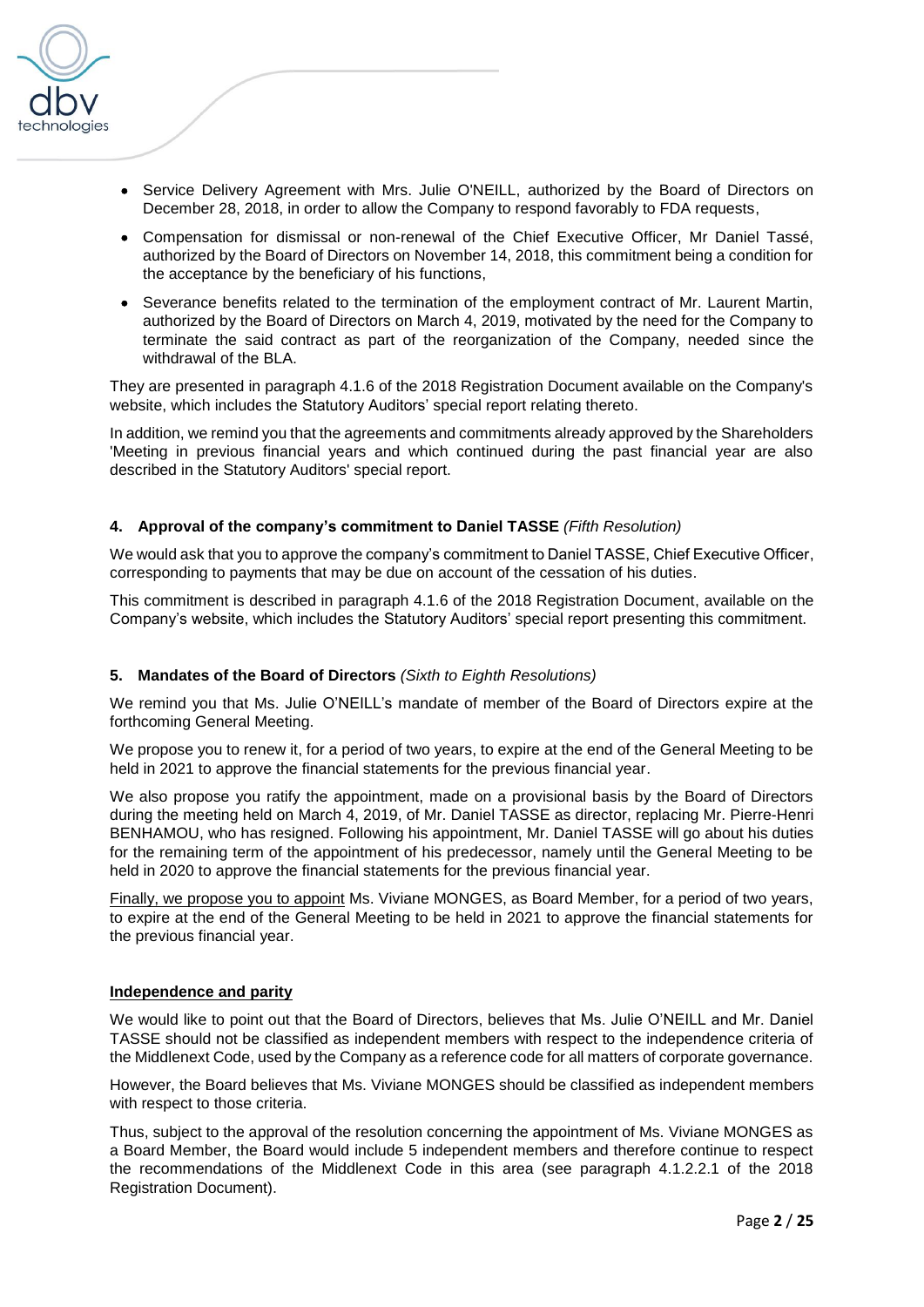

Regarding the current composition of the Board and the aforementioned proposals relating to Board mandates of Ms. Julie O'NEILL, Mr. Daniel TASSE and Ms. Viviane MONGES, the Board of Directors would be composed by four women and five men, in compliance with applicable laws.

# **Expertise, experience, competence and Group knowledge**

Information about the expertise and experience of Ms. Julie O'NEILL and Mr. Daniel TASSE is detailed in paragraph 4.1.2.2.6 of the 2018 Registration Document.

The information about the expertise and experience of Ms. Viviane MONGES is detailed below:

Ms. Viviane MONGES had a diverse and international career mostly in the Pharmaceutical industry. Ms. MONGES started her career in Venezuela with Renault and in Hong Kong with the French News Agency where she was Finance Head for Asia Pacific. Ms. MONGES focused then her career in the Pharmaceutical industry, joining Wyeth Pharmaceuticals in 1997 where she held several leadership roles, including CFO for Europe Region and CFO of the Global Pharma business unit. During that time she participated in the geographic expansion in Europe as well as the launch of several key products such as Effexor, Enbrel and Tazocin. From 2006 to 2010, Ms. MONGES was with Novartis OTC, as Europe CFO, then as Global Division CFO. In 2010, she joined Galderma, a Specialty Multinational Dermatology Company, later acquired by Nestlé as Group CFO. She contributed to a fast growth by several significant major acquisitions. Ms. MONGES is currently CFO of the Nestlé Business Excellence Division at Nestlé, which has responsibility for all Group Shared Services, driving a major transformation project for the Group, focused on business solutions, processes and efficiency.

In addition to her functions at Nestlé, Ms. MONGES is currently a board member of Novo Holdings A/S in Denmark, of Union Chimique Belge Biopharmaceutical Company S.A. (UCB) in Belgium, Idorsia Pharmaceuticals ltd. in Switzerland and Voluntis S.A. in France. She is furthermore a strategic advisor to NeoMedLight in France.

# **6. Say on Pay** *(Ninth to Fifteenth Resolutions)*

- **6.1 Approval of the elements of compensation paid or assigned for FY 2018 to executive corporate officers- SAY ON PAY EX POST** *(Ninth to Twelfth Resolutions)*
	- **Say on Pay ex post of Mr. Pierre-Henri BENHAMOU, under its mandate of Chairman and Chief Executive Officer until November 29, 2018, and Chairman of the Board of Directors thereafter until March 4, 2019** *(Ninth Resolution)*

We would ask you to resolve on the fixed, variable and extraordinary compensation components of all types paid or assigned during the previous year to Pierre-Henri BENHAMOU as Chairman and Chief Executive Officer until November 29, 2018 and Chairman of the Board of Directors thereafter until March 4, 2019:

| compensation<br><b>of</b><br><b>Elements</b><br>paid or assigned for FY 2018 | Amounts or accounting value<br>to be put to the vote                                                                | Introduction                                                                                                                                                                  |
|------------------------------------------------------------------------------|---------------------------------------------------------------------------------------------------------------------|-------------------------------------------------------------------------------------------------------------------------------------------------------------------------------|
| <b>Fixed compensation</b>                                                    | 468 839 €<br>(including $€456,339$ paid in 2018<br>and €12,500 paid in January<br>2019, in respect of his duties as | Compensation<br>for<br>Fixed<br>Chairman and Chief Executive<br>Officer from January 1 <sup>st</sup> to<br>November<br>29.<br>2018<br>and<br>Chairman<br>of the Board<br>from |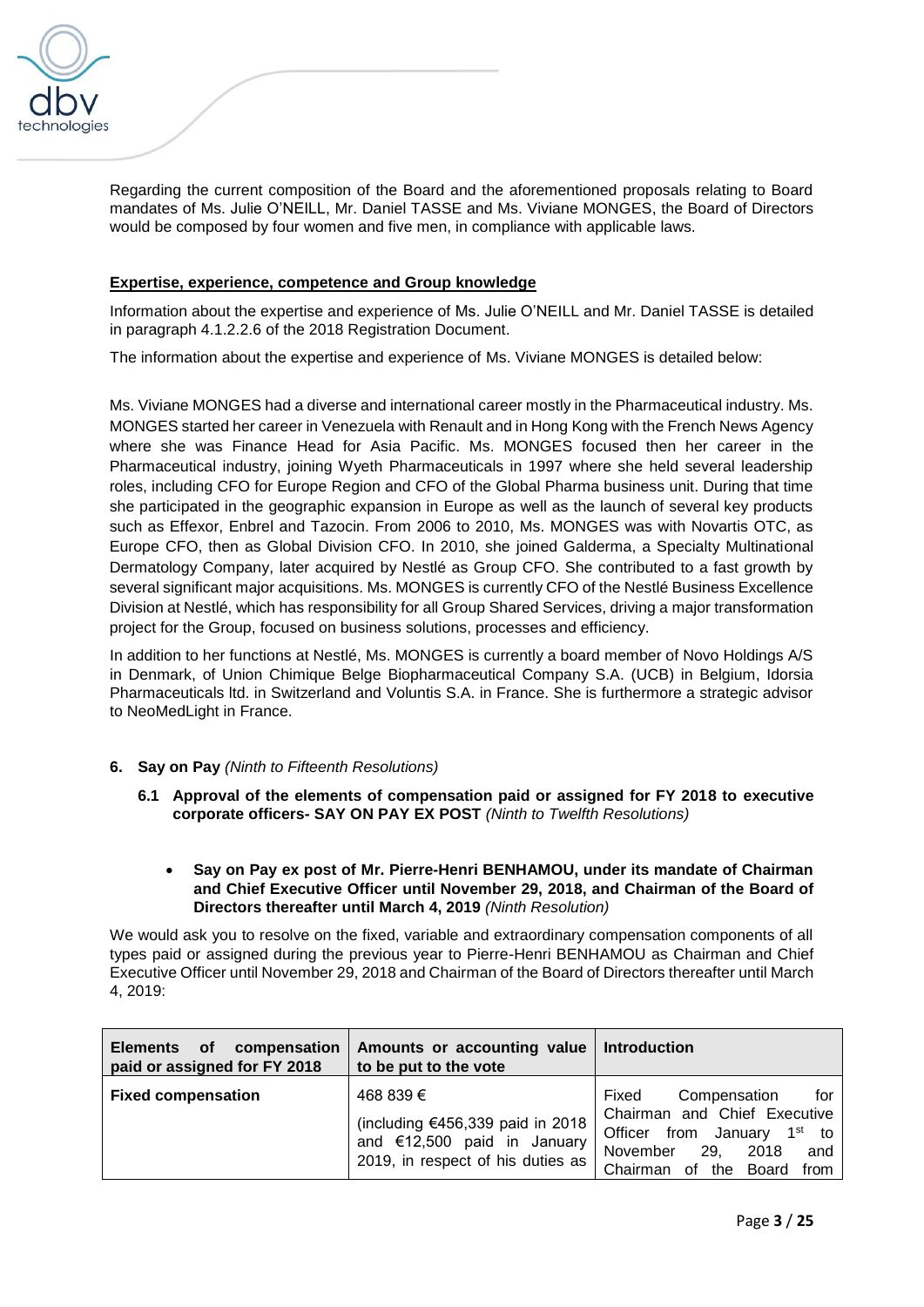

|                                                                                               | Chairman of the Board from 30<br>November to 31 December 2018            | November 30 to December 31,<br>2018                                                                                                                                                                                                                                                                    |
|-----------------------------------------------------------------------------------------------|--------------------------------------------------------------------------|--------------------------------------------------------------------------------------------------------------------------------------------------------------------------------------------------------------------------------------------------------------------------------------------------------|
| Annual variable compensation                                                                  | No amount is to pay                                                      | Due to the withdrawal of the BLA<br>from the FDA, no variable<br>compensation is due to the 2018<br>executive officers                                                                                                                                                                                 |
| <b>Extraordinary compensation</b>                                                             | 21 774 €<br>(amount to be paid after approval<br>of the general meeting) | This exceptional compensation is<br>relating to the fundraising carried<br>out by the Company in March<br>2018                                                                                                                                                                                         |
| <b>Free share allocation</b>                                                                  | Shares = 1 716 000 €<br>(accounting value)                               | Granted by the Board of Directors<br>on June 22, 2018, on the basis of<br>the authorization granted by the<br>Shareholders' Meeting held on<br>the same day in its thirtieth<br>resolution, of 50,000 free shares.                                                                                     |
|                                                                                               |                                                                          | The definitive allocation of free<br>shares will only occur at the latest<br>on the following two dates:                                                                                                                                                                                               |
|                                                                                               |                                                                          | (i) expiry of the current vesting<br>period from their initial grant and                                                                                                                                                                                                                               |
|                                                                                               |                                                                          | (ii) marketing authorization of<br>Viaskin Peanut by the US Food<br>and Drug Administration (U.S.<br>FDA) (performance condition).                                                                                                                                                                     |
| <b>Stock option allocation</b>                                                                | None                                                                     |                                                                                                                                                                                                                                                                                                        |
| <b>BSA</b><br>(Equity<br><b>Warrant</b> )<br>allocation                                       | None                                                                     |                                                                                                                                                                                                                                                                                                        |
| <b>Elements of compensation due</b>                                                           | 876 389,50 €                                                             | After having<br>noted<br>that<br>the                                                                                                                                                                                                                                                                   |
| to the termination or change of<br>duties, pension commitments<br>and non-competition clauses | (amount paid)                                                            | conditions<br>of<br>payment<br>were<br>fulfilled having regard to (i) the<br>termination of the duties of Chief<br>Executive Officer of Mr. Pierre-<br>Henri Benhamou and (ii) the<br>conditions,<br>performance<br>the<br>Board of Directors on November<br>28, 2018 decided to pay this<br>severance |

# • **Say on Pay ex post of Mr Daniel TASSE as Chief Executive Officer, since November 29, 2018** *(Tenth Resolution)*

We would ask you to resolve on the fixed, variable and extraordinary compensation components of all types paid or assigned during the previous year to Daniel TASSE as Chief Executive Officer, since November 29, 2018 :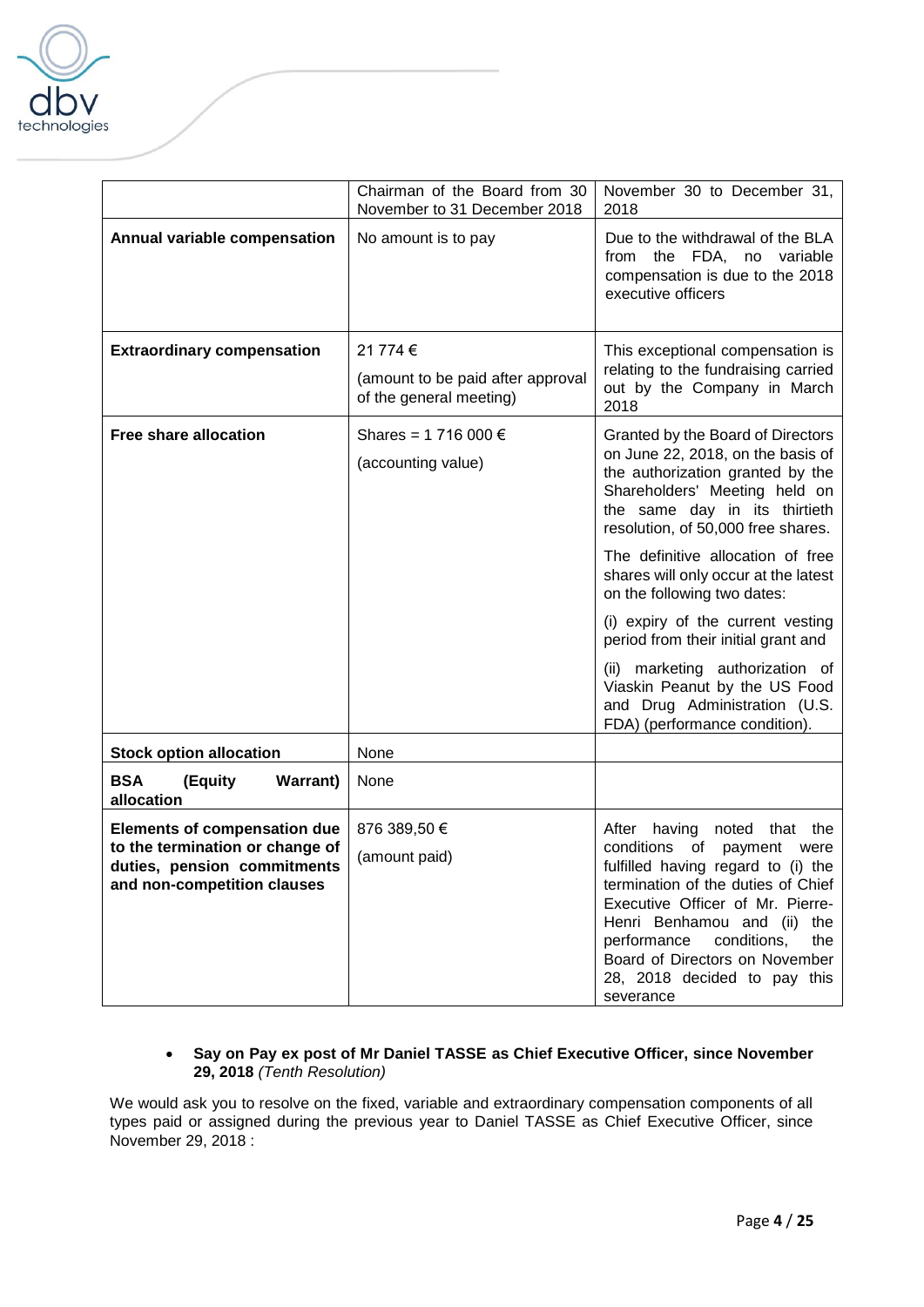

| <b>Elements</b><br>of<br>compensation<br>paid or assigned for FY 2018 | Amounts or accounting value<br>to be put to the vote | <b>Introduction</b>                                                                                                                                                                                                                                                                                                                                                                                                                                                                                    |
|-----------------------------------------------------------------------|------------------------------------------------------|--------------------------------------------------------------------------------------------------------------------------------------------------------------------------------------------------------------------------------------------------------------------------------------------------------------------------------------------------------------------------------------------------------------------------------------------------------------------------------------------------------|
| <b>Fixed compensation</b>                                             | 47 698 €<br>(amount paid)                            | Fixed Compensation for Chief<br>Executive Officer, from November<br>29, 2018 to December 31, 2018                                                                                                                                                                                                                                                                                                                                                                                                      |
| Annual variable compensation                                          | No amount is to pay                                  | Due to the withdrawal of the BLA<br>from the FDA, no variable<br>compensation is due to the 2018<br>executive officers                                                                                                                                                                                                                                                                                                                                                                                 |
| <b>Stock option allocation</b>                                        | Options = 4 094 832 €<br>(accounting value)          | Allocation on November 29, 2018<br>following the decision of the<br>Board of Directors of November<br>14, 2018 taken on the basis of the<br>authorization granted by the<br>General Meeting of June 22, 2018<br>in its thirty-first resolution, of<br>350,000<br>stock<br>options.<br>exercisable at the price of 30.02<br>euros.<br>stock options<br>will<br>The<br>be<br>definitively granted:<br>• after a period of 12 months from<br>11/29/2018, up to 25%,<br>• at the end of this period, up to |
|                                                                       |                                                      | 12.5% at the end of each 6-month<br>period.<br>They will be exercisable as of<br>their definitive attribution and until<br>November 29, 2028 subject to the<br>conditions detailed below:<br>The exercise of the options is<br>subject to the fulfillment of the<br>following performance condition:<br>marketing authorization of Viaskin<br>Peanut by the US Food and Drug                                                                                                                           |
| <b>Free share allocation</b>                                          | None                                                 | Administration (U.S. FDA).                                                                                                                                                                                                                                                                                                                                                                                                                                                                             |
| <b>BSA</b><br>(Equity<br><b>Warrant</b> )<br>allocation               | None                                                 |                                                                                                                                                                                                                                                                                                                                                                                                                                                                                                        |
| <b>Extraordinary compensation</b>                                     | None                                                 |                                                                                                                                                                                                                                                                                                                                                                                                                                                                                                        |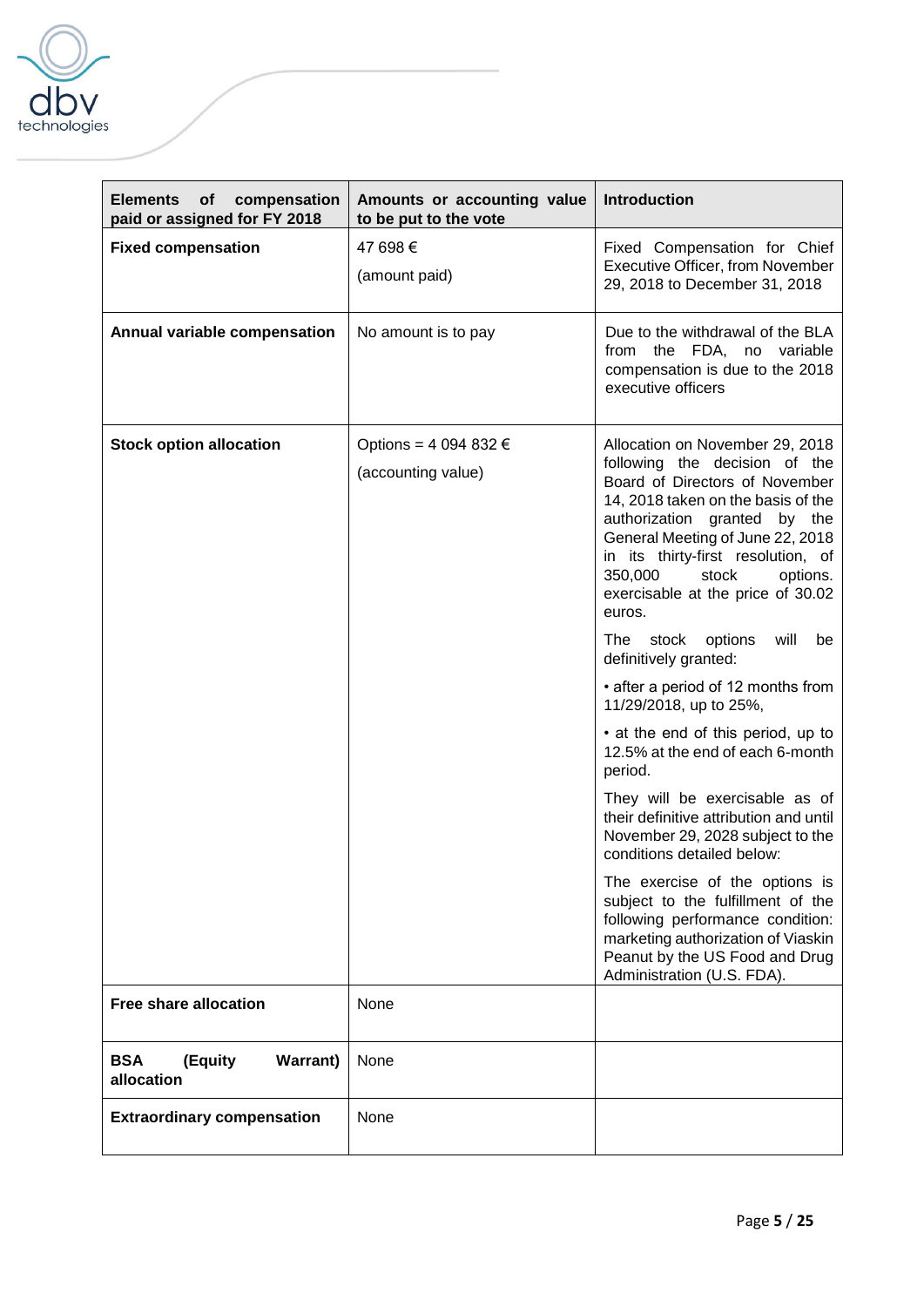

| <b>Elements of compensation due</b><br>to the termination or change of<br>duties, pension commitments<br>and non-competition clauses | No amount is subject to the vote | The December 12, 2018 Board of<br>Directors decided, in accordance<br>with the compensation committee<br>recommendations<br>and<br>the<br>provisions of Article L.225-42-1 of<br>the French Code of Commerce,<br>that in the event of termination of<br>Mr. Daniel Tassé's duties as<br>CEO, he will benefit from a<br>severance package if all the<br>following objectives are achieved: |
|--------------------------------------------------------------------------------------------------------------------------------------|----------------------------------|-------------------------------------------------------------------------------------------------------------------------------------------------------------------------------------------------------------------------------------------------------------------------------------------------------------------------------------------------------------------------------------------|
|                                                                                                                                      |                                  | - Viaskin Peanut approved in a<br>major market;                                                                                                                                                                                                                                                                                                                                           |
|                                                                                                                                      |                                  | - Build a EPIT pipeline with 3<br>ongoing studies;                                                                                                                                                                                                                                                                                                                                        |
|                                                                                                                                      |                                  | - 6 months cash runway as<br>defined by the last quarter of<br>spend on the day of severance.                                                                                                                                                                                                                                                                                             |
|                                                                                                                                      |                                  | Compliance<br>with<br>these<br>performance conditions will be<br>established by the Board prior to<br>any payment.                                                                                                                                                                                                                                                                        |
|                                                                                                                                      |                                  | In the event of Termination<br>Without Cause or for Good<br>Reason, the Company will pay an<br>amount equal to the sum of:                                                                                                                                                                                                                                                                |
|                                                                                                                                      |                                  | - 18 months of the base salary.                                                                                                                                                                                                                                                                                                                                                           |
|                                                                                                                                      |                                  | - The Target Bonus will be paid at<br>100% achievement level.                                                                                                                                                                                                                                                                                                                             |
|                                                                                                                                      |                                  | In case of Termination without<br>Cause or for Good Reason<br>outside of a change of control, the<br>severance benefits get paid out<br>over 12 months. In case of<br>Termination without Cause or for<br>Good Reason in connection with<br>a change of control, those same<br>amounts get paid in a lump sum                                                                             |

# • **Say on Pay ex post of Mr David SCHILANSKY as Deputy Chief Executive Officer** *(Eleventh Resolution)*

We would ask you to resolve on the fixed, variable and extraordinary compensation components of all types paid or assigned during the previous year to David SCHILANSKY as Deputy Chief Executive Officer :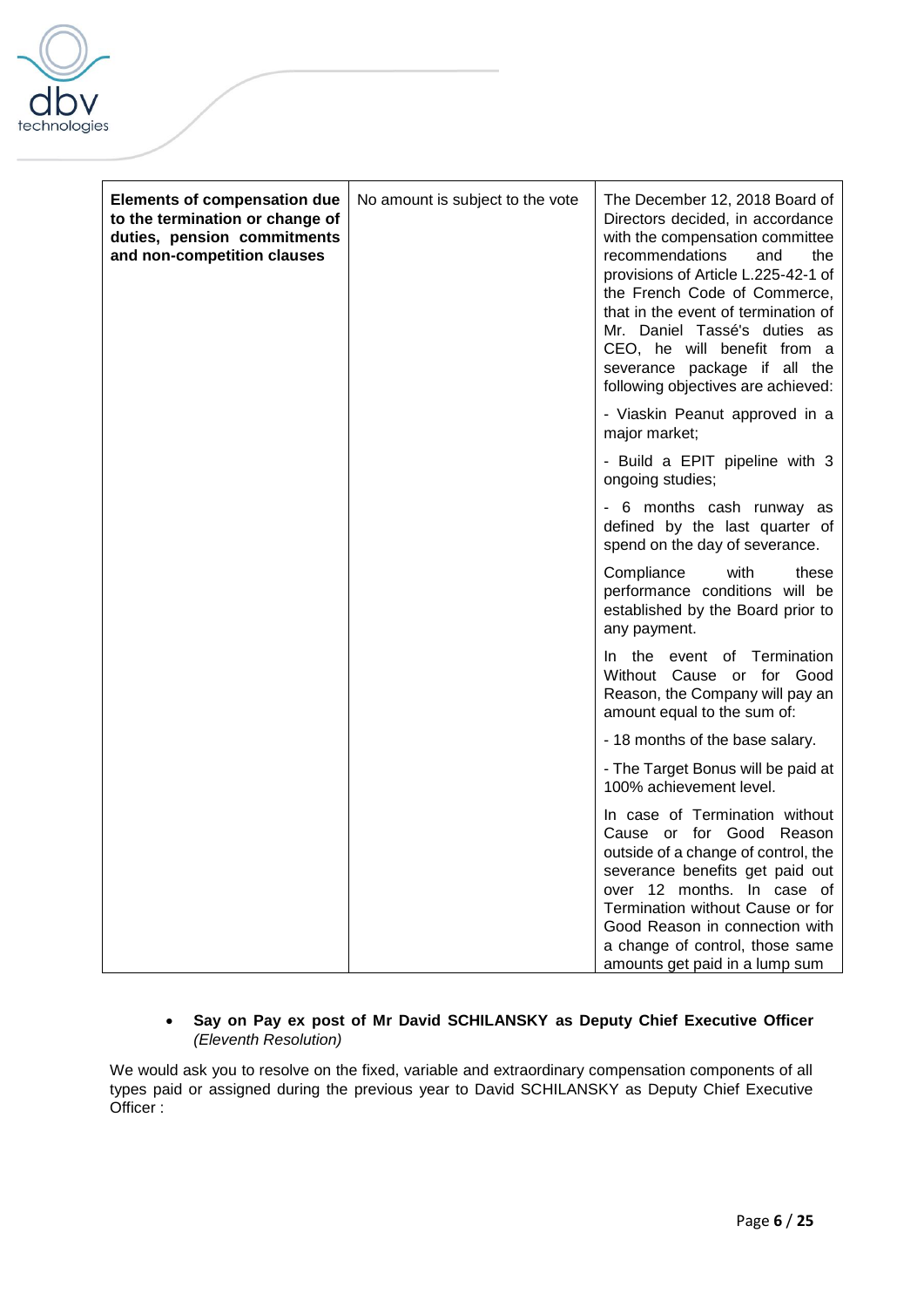

| <b>Elements</b><br><b>of</b><br>compensation<br>paid or assigned for FY 2018 | Amounts or accounting value<br>to be put to the vote | <b>Introduction</b>                                                                                                                                                                                                                                                                                                                                                                                                                                                                                                                                                                                                                |
|------------------------------------------------------------------------------|------------------------------------------------------|------------------------------------------------------------------------------------------------------------------------------------------------------------------------------------------------------------------------------------------------------------------------------------------------------------------------------------------------------------------------------------------------------------------------------------------------------------------------------------------------------------------------------------------------------------------------------------------------------------------------------------|
| <b>Fixed compensation</b>                                                    | 48 990 €<br>(amount paid)                            | Fixed<br>Compensation for<br>the<br>Deputy Chief Executive Officer<br>during 2018                                                                                                                                                                                                                                                                                                                                                                                                                                                                                                                                                  |
| Annual variable compensation                                                 | No amount is to pay                                  | Due to the withdrawal of the BLA<br>from the FDA, no variable<br>compensation is due to the 2018<br>executive officers                                                                                                                                                                                                                                                                                                                                                                                                                                                                                                             |
| <b>Extraordinary compensation</b>                                            | <b>None</b>                                          |                                                                                                                                                                                                                                                                                                                                                                                                                                                                                                                                                                                                                                    |
| Free share allocation                                                        | Shares = 1 716 000 €<br>(accounting value)           | Granted by the Board of Directors<br>on June 22, 2018, on the basis of<br>the authorization granted by the<br>Shareholders' Meeting held on<br>the same day in its thirtieth<br>resolution, of 50,000 free shares.<br>The definitive allocation of bonus<br>shares will only occur at the latest<br>of the two following dates, subject<br>to compliance with a condition of<br>presence (with some exceptions):<br>(i) expiry of the current vesting<br>period from their initial grant and<br>(ii) marketing authorization of<br>Viaskin Peanut by the US Food<br>and Drug Administration (U.S.<br>FDA) (performance condition). |
| <b>Stock option allocation</b>                                               | None                                                 |                                                                                                                                                                                                                                                                                                                                                                                                                                                                                                                                                                                                                                    |
| <b>BSA</b><br>(Equity<br><b>Warrant</b> )<br>allocation                      | None                                                 |                                                                                                                                                                                                                                                                                                                                                                                                                                                                                                                                                                                                                                    |

In accordance with the provisions of Article L.225-100 II of the French Commercial Code, the compensation subject to the vote is exclusively that paid or assigned under the terms of office of Deputy Chief Executive Officer.

# • **Say on Pay ex post of Mr. Laurent MARTIN as Deputy Chief Executive Officer** *(Twelfth Resolution)*

We would ask you to resolve on the fixed, variable and extraordinary compensation components of all types paid or assigned during the previous year to Laurent MARTIN as Deputy Chief Executive Officer: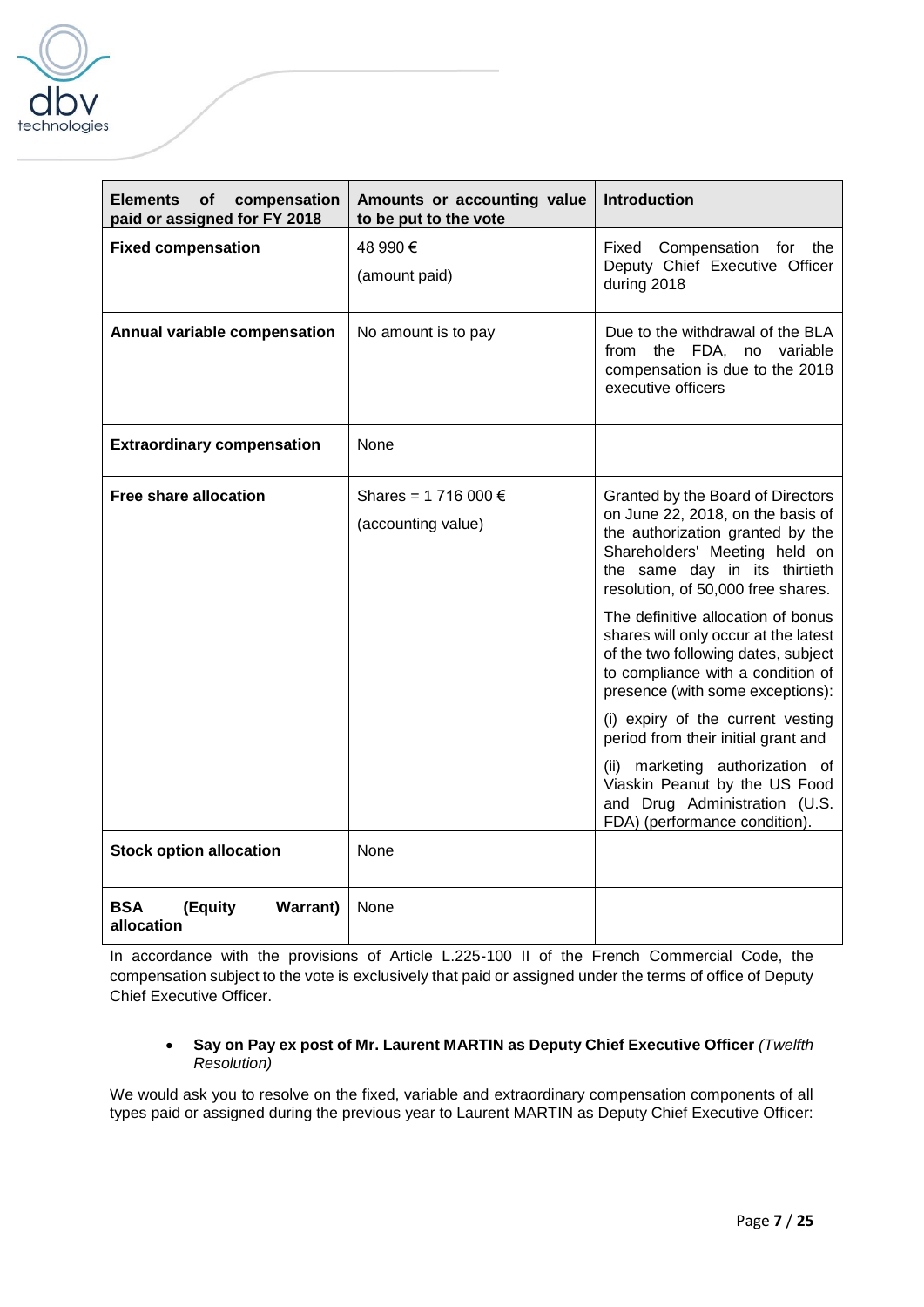

| <b>Elements</b><br>of<br>compensation<br>paid or assigned for FY 2018 | Amounts or accounting value<br>to be put to the vote | <b>Introduction</b>                                                                                                                                                                                                                                                                                                                                                                                                                                                                                                                                                                                                                |
|-----------------------------------------------------------------------|------------------------------------------------------|------------------------------------------------------------------------------------------------------------------------------------------------------------------------------------------------------------------------------------------------------------------------------------------------------------------------------------------------------------------------------------------------------------------------------------------------------------------------------------------------------------------------------------------------------------------------------------------------------------------------------------|
| <b>Fixed compensation</b>                                             | 26 138,32 €<br>(amount paid)                         | Fixed<br>Compensation for<br>the<br>Deputy Chief Executive Officer<br>during 2018                                                                                                                                                                                                                                                                                                                                                                                                                                                                                                                                                  |
| Annual variable compensation                                          | No amount is to pay                                  | Due to the withdrawal of the BLA<br>from the FDA, no variable<br>compensation is due to the 2018<br>executive officers                                                                                                                                                                                                                                                                                                                                                                                                                                                                                                             |
| <b>Extraordinary compensation</b>                                     | None                                                 |                                                                                                                                                                                                                                                                                                                                                                                                                                                                                                                                                                                                                                    |
| <b>Free share allocation</b>                                          | Shares = 686 400 €<br>(accounting value)             | Granted by the Board of Directors<br>on June 22, 2018, on the basis of<br>the authorization granted by the<br>Shareholders' Meeting held on<br>the same day in its thirtieth<br>resolution, of 20,000 free shares.<br>The definitive allocation of bonus<br>shares will only occur at the latest<br>of the two following dates, subject<br>to compliance with a condition of<br>presence (with some exceptions):<br>(i) expiry of the current vesting<br>period from their initial grant and<br>(ii) marketing authorization of<br>Viaskin Peanut by the US Food<br>and Drug Administration (U.S.<br>FDA) (performance condition). |
| <b>Stock option allocation</b>                                        | None                                                 |                                                                                                                                                                                                                                                                                                                                                                                                                                                                                                                                                                                                                                    |
| <b>BSA</b><br>(Equity<br><b>Warrant</b> )<br>allocation               | None                                                 |                                                                                                                                                                                                                                                                                                                                                                                                                                                                                                                                                                                                                                    |

In accordance with the provisions of Article L.225-100 II of the French Commercial Code, the compensation subject to the vote is exclusively that paid or assigned under the terms of office of Deputy Chief Executive Officer.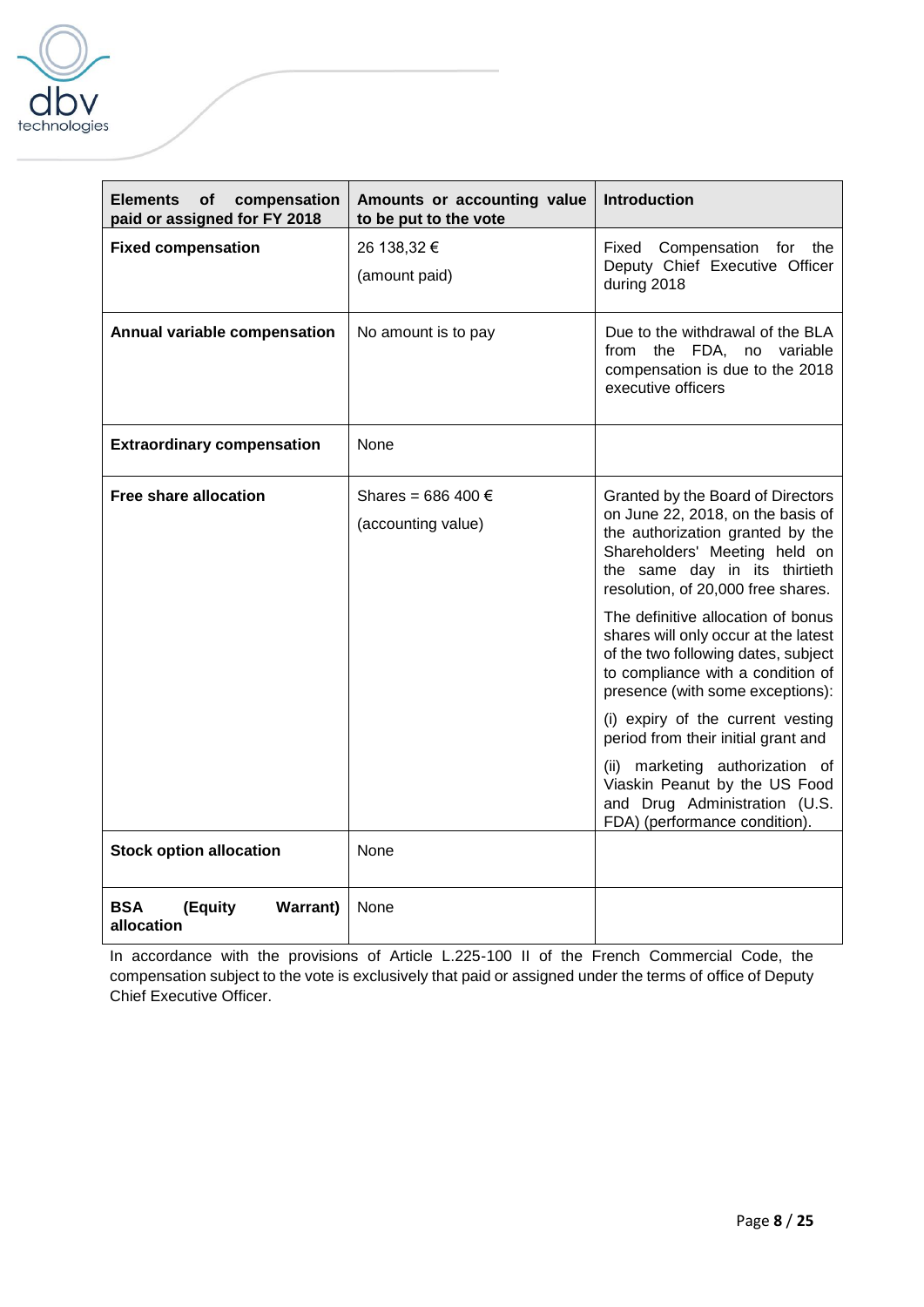

**6.2 Approval of the principles and criteria for the determination, distribution and allocation of the fixed, variable and extraordinary components of the fixed, variable and extraordinary components of overall compensation and benefits of all types to be attributed to the Chairman of the Board of Directors, to the Chief Executive Officer , and to Deputy Chief Executive Officers and/or and/or any other executive Corporate Officers, because of their mandate – SAY ON PAY EX ANTE** *(Thirteenth to Fifteenth Resolutions)*

Pursuant to of Article L.225-37-2 of the French Commercial Code, we ask you to kindly approve the principles and criteria for the determination, distribution and allocation of the fixed, variable and extraordinary components of overall compensations and benefits of all types assigned by virtue of their mandates to the Chairman of the Board of Directors, to the Chief Executive Officer [and/or any other executive director], and to Deputy Chief Executive Officers, as specified in Annex 1 of this Board Report.

**7. Proposed renewal of authorization relating to the implementation of the share buyback program** *(Sixteenth Resolution)* **and concerning the reduction of capital by cancellation of treasury shares** *(Seventeenth Resolution)*

We propose, under the terms of the Sixteenth Resolution, that you renew the authorization granted to the Board of Directors for a period of eighteen months, to buy back, on one or more occasions and at the times of its choosing, Company shares up to the limit of 5% of the number of shares comprising the share capital, adjusted, if necessary, to take into account the potential increase or reduction of share capital having taken place during the course of the program.

This authorization will cancel and replace the authorization granted to the Board of Directors by the General Meeting of June 22, 2018 in its Ninth Ordinary Resolution.

If the foregoing authorization is granted, these purchases can be made in order to:

- support the secondary market or the liquidity of DBV TECHNOLOGIES shares through a liquidity contract with an investment service provider in accordance with the standard practice accepted by the regulations, it being specified that under this scope, the number of shares taken into account for the calculation of the aforementioned limit corresponds to the number of shares purchased, less the number of shares resold;
- hold the purchased shares and ultimately return them for future exchange or as payment under external growth transactions;
- provide coverage to meet obligations arising from stock option plans and/or free share allocation plans (or similar plans) for the group's employees and/or corporate officers, as well as all share allocations arising under company or group employee savings plans (or similar plans), employee profit-sharing plans and/or any other form of share allocation arrangement for the group's employees and/or corporate officers;
- hedge the securities giving access to the company's shares, pursuant to current regulations;
- where applicable, cancel the shares acquired, in accordance with the authorization granted or to be conferred by the Extraordinary General Meeting

These share purchases may be executed by any means, through the purchase of share blocks, at the time deemed appropriate by the Board of Directors. The Board may not, without the prior authorization of the Shareholders' Meeting, use this authorization during a public offer period initiated by a third party for the shares of the Company until the end of the offer period.

The Company does not intend to use options or derivatives.

We propose fixing the maximum purchase price at  $€100$  per share and, consequently, the maximum amount of the operation is €150,000,000.

As a result of the cancellation objective, we ask you to authorize the Board of Directors, for a period of 24 months, to cancel, at its sole discretion, on one or more occasions, up to the limit of 5% of the capital,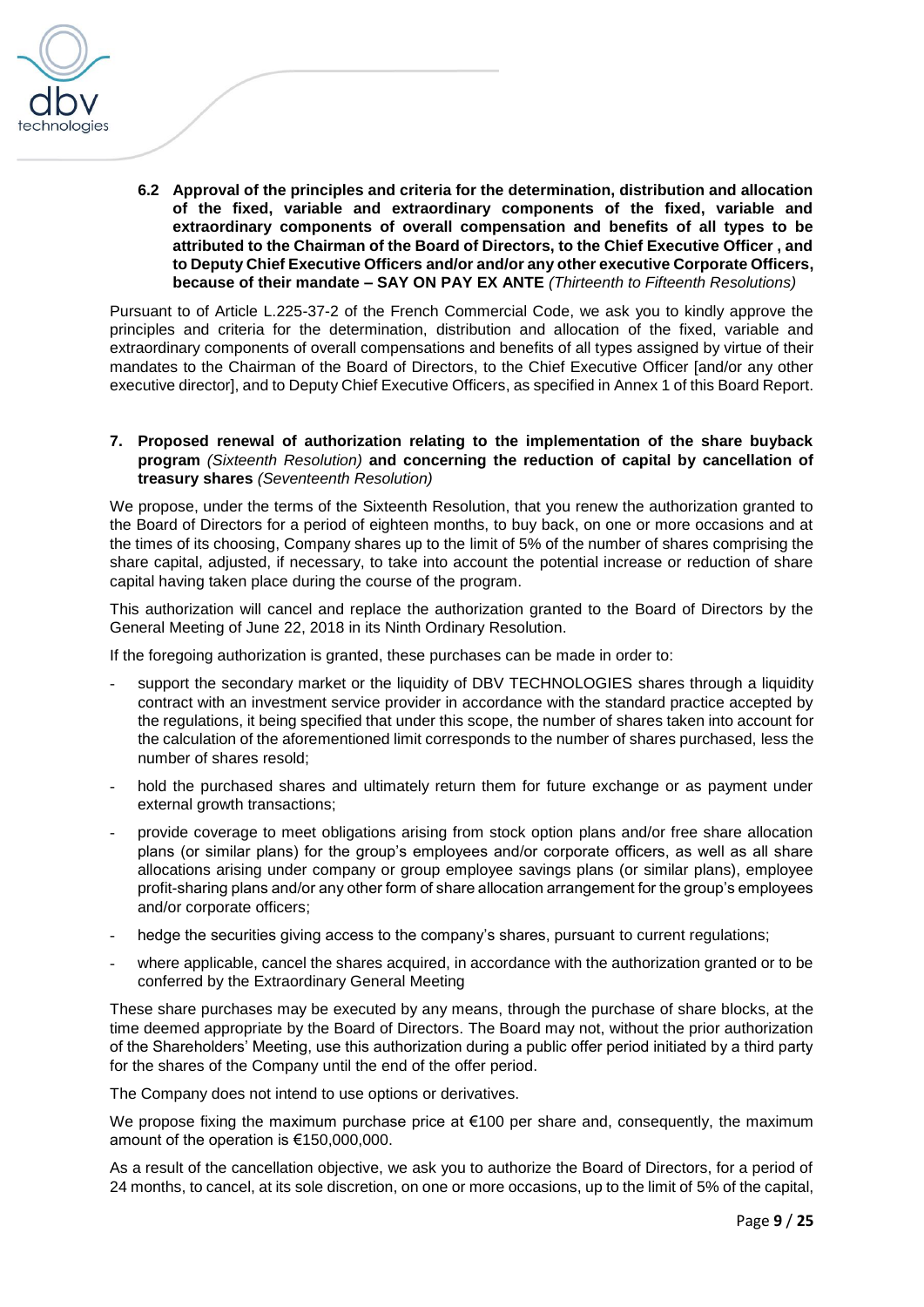

calculated on the date of the cancellation decision, minus any shares cancelled in the previous 24 months, the shares which the company holds or may hold as a result of the purchase made under the buyback program and to reduce the capital stock to an amount in accordance with the laws and regulations in force.

It is specified that the Board may not, without prior authorization from the Shareholders' Meeting, use this authorization as of the date of filing by a third party of a public offer for the shares of the company until the end of the offer period.

Thus, the Board of Directors would have the powers needed to perform all tasks required in this respect.

### **8. Financial delegations**

The Board of Directors wishes to have the delegations necessary to proceed, if it should deem fit, with all issues as may prove necessary under the scope of the development of the Company's business, as well as all authorizations required to have the tools necessary allowing an employee shareholding incentive policy, such as, to support the Company's development and to retain employees.

This is why you are asked to renew the financial delegations that are now approaching expiry and to renew in advance all the financial authorizations and delegations (with the exception of the one aimed at increasing the capital (i) by incorporation of reserves, profits and / or premiums and (ii) to compensating contributions in kind which it was not considered necessary to renew in advance). A table is given in paragraph 4.2.2.6 of the 2018 Registration Document, setting out the current delegations and authorizations granted by the General Meeting to the Board of Directors and the state of their use as at December 31, 2018.

Moreover, considering the delegations able to increase the share capital in cash, you are therefore asked to rule on a delegation of authority to increase the share capital to the benefit of members of a company savings plan, in compliance with current regulations.

### **8.1 Delegation of powers to issue ordinary shares and/or securities, with and without preemptive rights**

We propose you to renew these delegations of powers with a view to proceeding with share capital increases by means of cash contributions and with and without pre-emptive rights by means of public offering and private placement, and to the benefit of categories of persons.

The purpose of these delegations is to allow the Board of Directors wide discretion, at the times of its choosing, to issue:

- ordinary shares;
- and/or ordinary shares giving access to the allocation of ordinary shares or debt securities;
- and/or securities giving access to ordinary shares to be issued.

Pursuant to Article L. 228-93 of the French Commercial Code, the securities to be issued may give rights to ordinary shares of any and all companies that directly or indirectly own over half of its capital or of which the Company directly or indirectly owns over half of the capital.

These delegations have a duration of 26 months, with the exception of that for the benefit of categories of persons which is limited to 18 months.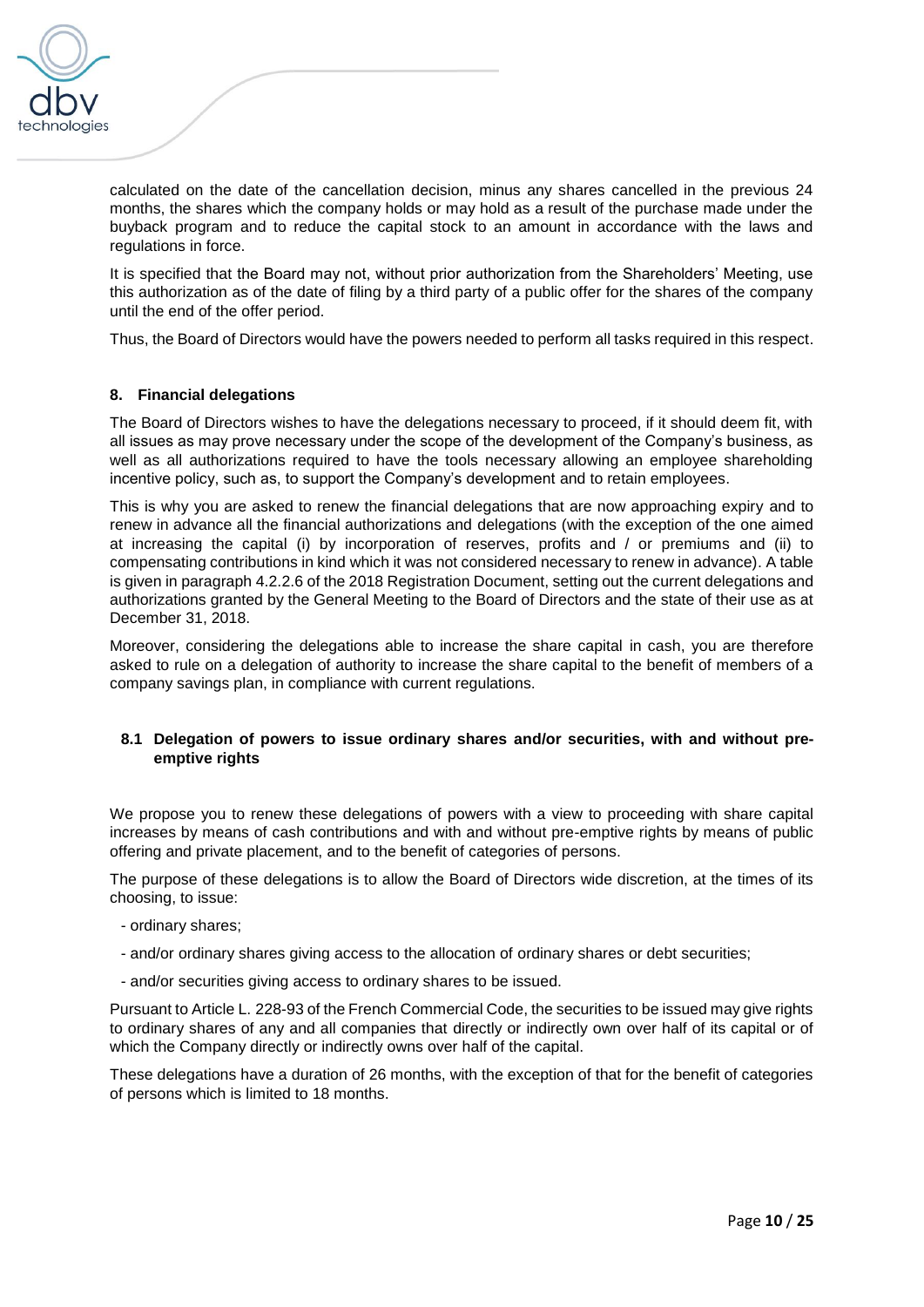

### **8.1.1 Delegation of powers to issue ordinary shares giving, if applicable, access to ordinary shares and/or the allocation of debt securities and/or securities giving access to ordinary shares, with pre-emptive rights** *(Eighteenth Resolution)*

We propose you fix the total maximum par value of the ordinary shares that may be issued subject to this delegation as 40% of the capital existing on the date of the decision of the Board of Directors to increase the share capital. To this maximum amount will be added, as necessary, the par value of the capital increase necessary to preserve the rights of the holders of rights or securities giving access to the Company's capital, pursuant to the law, and where applicable, the contractual stipulations providing for other adjustments. This maximum amount would be separate from all maximum amounts set by the other resolutions of this General Meeting

Under this delegation, issues would be carried out with pre-emptive rights assigned to shareholders.

The issue of Company's warrants (BSA) may be made by subscription offer, but also by free allocation to the owners of the existing shares, it being specified that the Board of Directors may decide that the rights of allotment forming odd lots shall not be negotiable and the corresponding securities will be sold.

If subscriptions, on an irreducible basis and, if applicable, on a reducible basis have not absorbed the entire issue, the Board of Directors may use the following options:

- limit the issue to the amount of subscriptions, if applicable within the limits established by applicable regulations;
- freely allocate all or part of the non-subscribed securities;
- offer to the public all or part of the non-subscribed securities.

Unless authorized in advance by the General Meeting, the Board cannot make use of this delegation in a period public offering initiated by a third party targeting the securities of the Company until the end of the offering period.

For the part not used, if applicable, this delegation supersedes any and all relevant prior delegations.

### **8.1.2 Delegations without pre-emptive rights**

**8.1.2.1 Delegation of powers to issue ordinary shares giving, if applicable, access to ordinary shares and/or the allocation of debt securities and/or securities giving access to ordinary shares without pre-emptive rights by public offering** *(Nineteenth Resolution)*

Under this delegation, issues would be made by public offering.

Shareholders' pre-emptive rights to ordinary shares and/or securities giving access to capital will be canceled, while retaining the Board of Directors' option to grant right of priority to shareholders, pursuant to the law.

The total par value of the ordinary shares that may be issued subject to this delegation may not exceed 30% of the share capital existing on the date of the decision of the Board to increase the share capital.

To this maximum amount will be added, as necessary, the par value of the capital increase necessary to preserve the rights of the holders of rights or securities giving access to the Company's capital, pursuant to the law, and where applicable, the contractual stipulations providing for other adjustments.

This maximum amount applies to the overall sum of the maximum nominal amount of shares able to be issued as outlined in the Twenty-Fourth Resolution.

The amount stemming from or potentially obtained by the Company for each of the ordinary shares issued, after consideration, in the event of the issue of stock warrants, of the subscription price of said warrants, will be determined in accordance with legal and regulatory provisions and will therefore be at least equal to the minimum required by the provisions of Article R. 225-119 of the French Commercial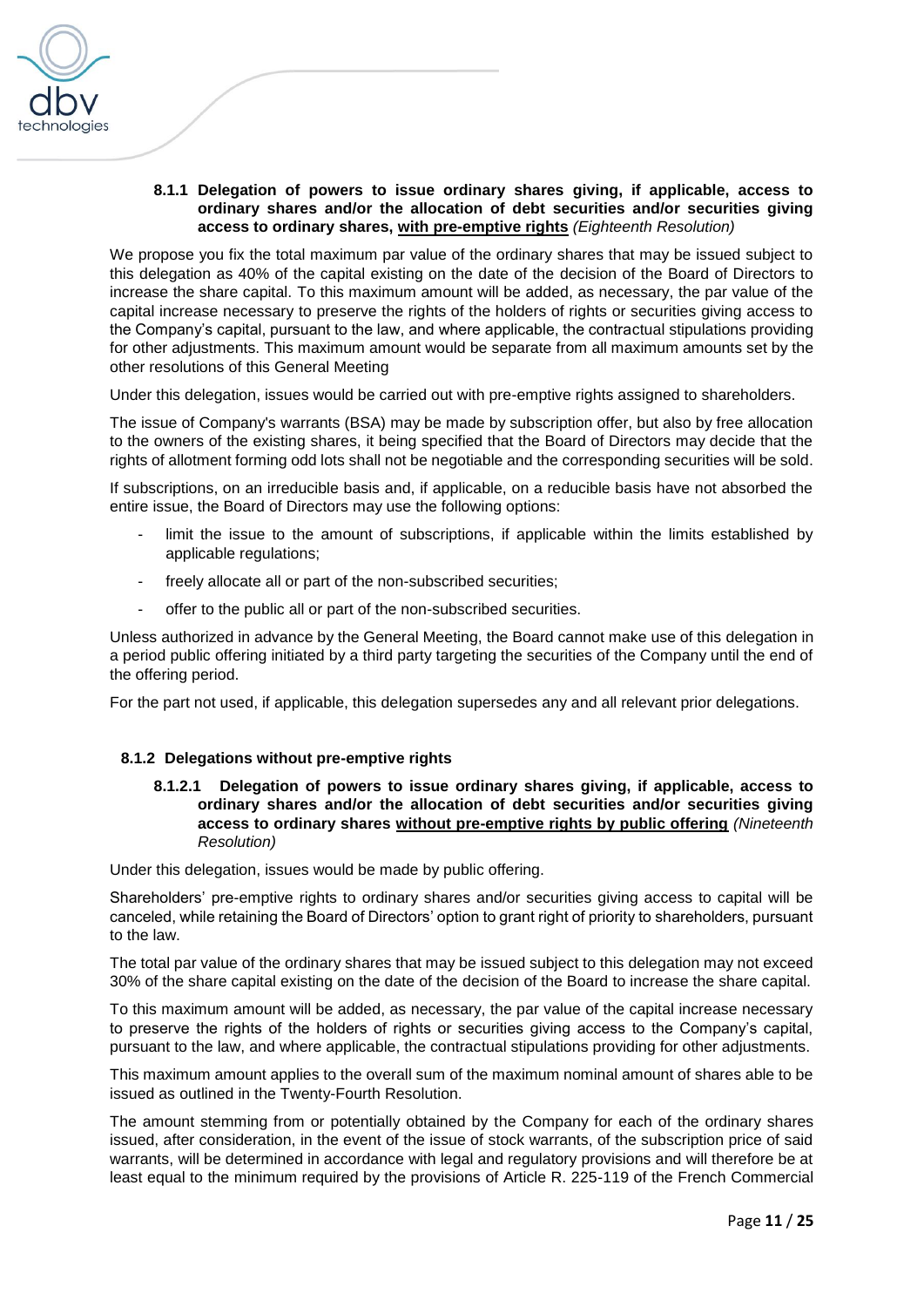

Code when the Board of Directors implements the delegation (weighted average price during the last three trading days prior to its fixing, potentially reduced by a maximum discount of 5%).

In the case of the issue of securities in consideration of securities contributed to the Company in a public exchange offer, within the limits set out above, the Board of Directors shall have the powers required to set the list of securities for exchange, set the issue conditions, the exchange ratio, and, if applicable, the amount of the equalization payment in cash, and to set the issue terms.

If subscriptions have not absorbed the entire issue, the Board of Directors may use the following options:

- **-** limit the amount of the issue to the amount of subscriptions, if applicable within the limits established by applicable regulations;
- **-** freely allocate all or part of the unsubscribed securities.

Unless authorized in advance by the General Meeting, the Board cannot make use of this authorization as from the launch of a tender offer from a third party on the securities of the Company until the end of the tender offer period.

For the part not used, if applicable, this delegation supersedes any and all relevant prior delegations.

# **8.1.2.2 Delegation of authority in view of the issue of ordinary shares giving, if applicable, access to ordinary shares or the allocation of debt securities and/or securities giving access to ordinary shares without pre-emptive rights by private placement** *(Twentieth Resolution)*

Under this delegation, issues will be made by means of an offer pursuant to Article L. 411-2, subparagraph II of the French Monetary and Financial Code.

Shareholders' pre-emptive rights over ordinary shares and/or securities giving access to capital would be canceled.

The total par value of the ordinary shares that may be issued, may not exceed 20% of the share capital existing on the date of the decision of the Board of Directors to increase the share capital.

To this maximum amount will be added, as necessary, the par value of the capital increase necessary to preserve the rights of the holders of rights or securities giving access to the Company's capital, pursuant to the law, and where applicable, the contractual stipulations providing for other adjustments.

This maximum amount applies to the overall sum of the maximum nominal amount of shares able to be issued as outlined in the Twenty-Fourth Resolution.

The amount stemming from or potentially obtained by the Company for each of the ordinary shares issued, after consideration, in the event of the issue of stock warrants, of the subscription price of said warrants, will be determined in accordance with legal and regulatory provisions and will therefore be at least equal to the minimum required by the provisions of Article R. 225-119 of the French Commercial Code when the Board of Directors implements the delegation (weighted average price during the last three trading days prior to its fixing, potentially reduced by a maximum discount of 5%).

If subscriptions have not absorbed the entire issue, the Board of Directors may use the following options:

- **-** limit the amount of the issue to the amount of subscriptions, if applicable within the limits established by applicable regulations;
- **-** freely allocate all or part of the unsubscribed securities.

Unless authorized in advance by the General Meeting, the Board cannot make use of this authorization delegation in a period public offering initiated by a third party targeting the securities of the Company until the end of the offering period.

For the part not used, if applicable, this delegation supersedes any and all relevant prior delegations.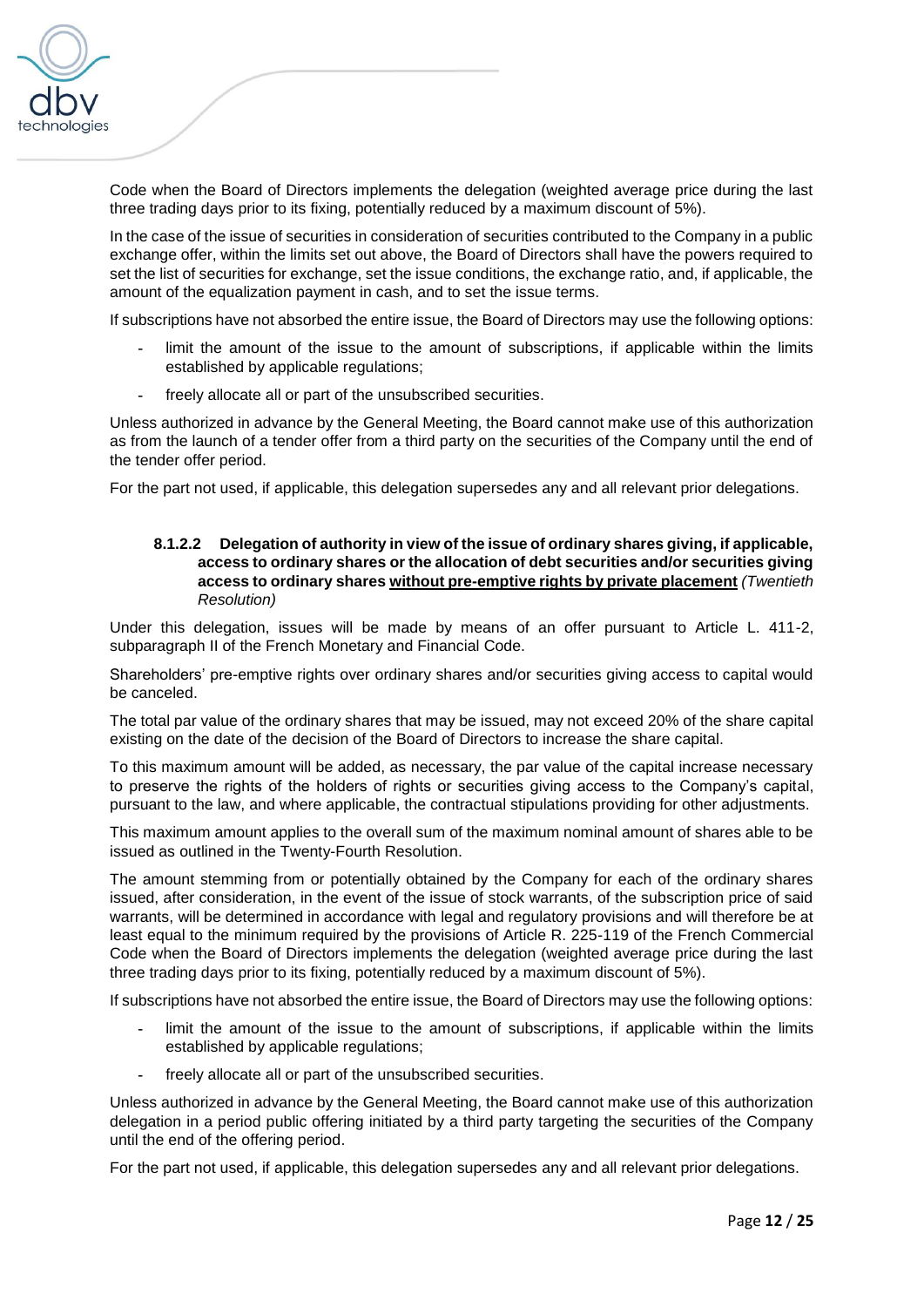

# **8.1.2.3 Authorization, in the event of issue without pre-emptive rights, to set the issue price according to the terms set by the meeting, within a limit of 10% of the share capital per year** *(Twenty-First Resolution)*

We propose, in accordance with the provisions of Article L. 225-136-1, subparagraph 2 of the French Commercial Code, that you authorize the Board of Directors, which will decide on the issue of ordinary shares or securities giving access to capital without pre-emptive rights by means of public offer and/or private placement (*Nineteenth and Twentieth resolutions*) to make an exception, for up to 10% of the share capital per year, to the price fixing conditions envisaged in the way specified here above, and to issue price for the similar equity securities to be issued, as follows:

The issue price of the equity securities to be issued immediately or at a later date may not be lower than either of the following, at the Board of Directors' discretion:

- **-** either the weighted average trading price of the Company's share on the trading day prior to the date on which the issue price is set, with a maximum discount of up to 15%;
- **-** or the average of five consecutive share trading prices selected from the last thirty trading days prior to the date on which the issue price is set, with a maximum discount of up to 15%.

This exception to the price rule would allow the Board to have a certain degree of flexibility in determining the amount of the discount when fixing the issue price, according to the operation and market situation and the average reference price.

For the part not used, if applicable, this authorization supersedes any and all relevant prior authorizations.

### **8.1.2.4 Delegation of authority in view of the issue of ordinary shares giving, if applicable, access to ordinary shares or the allocation of debt securities and/or securities giving access to ordinary shares without pre-emptive rights, to the benefit of categories of persons meeting certain characteristics** *(Twenty-Second Resolution)*

Under this delegation, issues will be made to the benefit of categories of persons in accordance with the provisions of Articles L. 225-129-2, L. 225-138 and L. 228-92 of the French Commercial Code.

The duration of the validity of this delegation will be fixed at 18 months, starting from the date of this meeting.

The maximum total par value of the share capital increases that may be made subject to this authorization may not exceed 30% of the share capital existing on the date of the decision of the Board of Directors to increase the share capital.

To this maximum amount will be added, as necessary, the par value of the capital increase necessary to preserve the rights of the holders of rights or securities giving access to the Company's capital, pursuant to the law, and where applicable, the contractual stipulations providing for other adjustments.

This maximum limit applies to the amount of the share capital increase fixed at the Twenty-Fourth Resolution.

In accordance with the provisions of Article L. 225-138 of the French Commercial Code, the issue price of similar equity securities to be issued immediately or at a later date under the scope of this delegation of authority would be fixed by the Board of Directors, and must be at least equal to:

- either the weighted average trading price of the company's share on the trading day prior to the date on which the issue price is set, with a maximum discount of up to 15%;
- or the average of five consecutive share trading prices selected from the last thirty trading days prior to the date on which the issue price is set, with a maximum discount of up to 15%.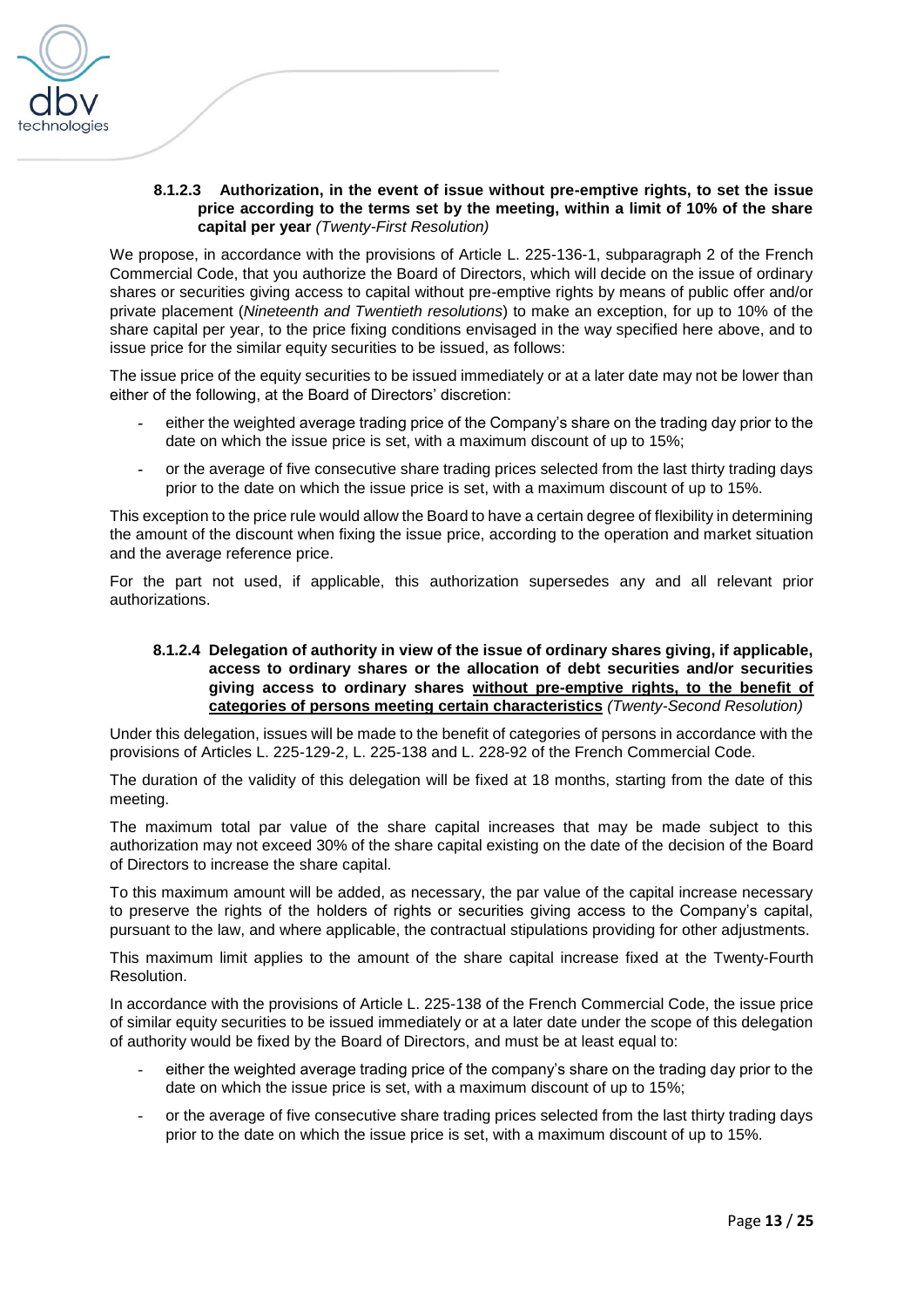

The pre-emptive rights for the subscription by shareholders of ordinary shares and other securities giving access to the capital to be issued in accordance with Article L. 228-91 of the French Commercial Code would be canceled, to the benefit of the following categories of persons:

(i) natural persons or legal entities, including companies, trusts, investment funds or other investment vehicles, of any form, established under French or foreign law, investing habitually in the pharmaceutical, biotechnological or medical technologies sector; and/or

(ii) companies, institutions or entities of any form, French or foreign, going about a significant portion of their business in these sectors; and/or

(iii) French or foreign investment service providers or any foreign establishment with a similar status, able to guarantee the realization of an issue intended to be invested with the persons specified under point (i) and/or (ii) above and, under this scope, to subscribe the securities issued.

If subscriptions have not absorbed the entire issue, the Board of Directors may, at its choice, use the following options in the order that it determines, one and/or the other of the following faculties:

- limit the amount of the issue to the amount of subscriptions, if applicable within the limits established by applicable regulations;
- freely allocate all or part of the unsubscribed securities amongst the categories of persons defined.

Unless authorized in advance by the General Meeting, the Board cannot make use of this delegation in a period public offering initiated by a third party targeting the securities of the Company until the end of the offering period.

The Board of Directors will thus have full authority to be able to implement this delegation and will report back at the next General Shareholders' Meeting, in compliance with applicable law and regulations, on the use of this delegation granted under this Resolution.

For the part not used, if applicable, this delegation supersedes any and all relevant prior delegations.

# **8.1.3 Authorization to increase the total amount of issues** *(Twenty-Third Resolution)*

Under the scope of the delegations with and without pre-emptive rights as mentioned previously (*Eighteenth to Twentieth and Twenty-Second Resolutions*), we propose that you grant to the Board of Directors the faculty to increase, under the conditions set out by Articles L. 225-135-1 and R. 225-118 of the French Commercial Code and up to a ceiling limit set by the Meeting, the number of securities envisaged in the initial issue.

Thus, the number of securities may be increased within 30 days of subscription closure, up to 15% of the initial issue and at the same price as the initial issue, within the limit set by the Meeting.

# **8.2 Overall limitation** *(Twenty-Fourth Resolution)*

We propose fixing at 65% of the share capital on the date of this Meeting, the total par value of the ordinary shares to be issued, by virtue of the Nineteenth (delegation without pre-emptive rights by public offering), Twentieth (delegation without pre-emptive rights by private placement), and Twenty-Second (delegation without pre-emptive rights to categories of persons) Resolutions submitted to this Meeting, it being agreed that to this maximum amount will be added, as necessary, the par value of the capital increase necessary to preserve the rights of the holders of rights or securities giving access to the Company's capital, pursuant to the law, and where applicable, the contractual stipulations providing for other adjustments.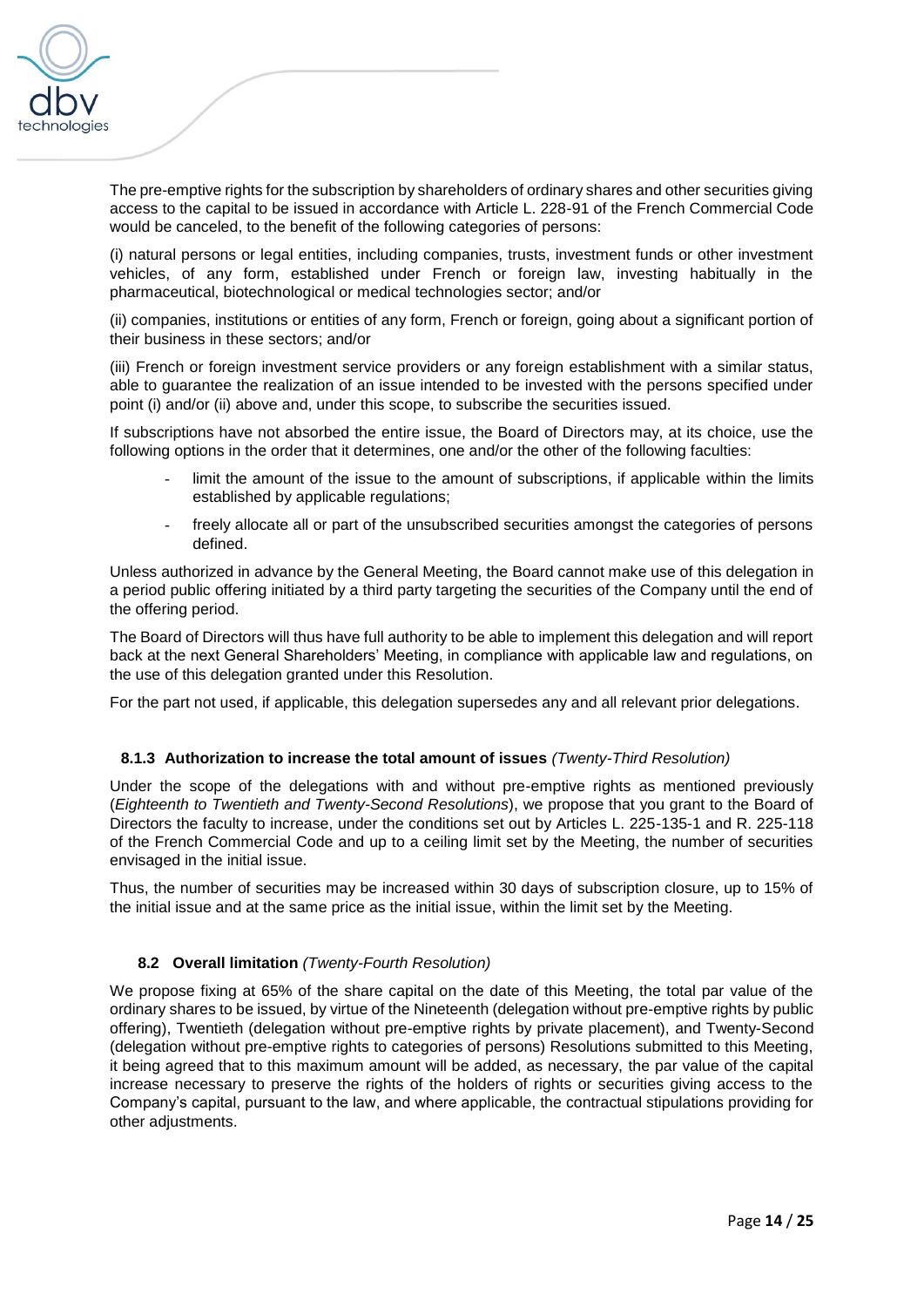

# **8.2.1 Delegation of authority to issue BSA, BSAANE and/or BSAAR** *(Twenty-Fifth Resolution)*

We propose you kindly renew the delegation of authority to the Board so that it may proceed with the issue of BSA, BSAANE and/or BSAAR for a duration of 18 months, to the benefit of a category of persons.

This delegation will have the following characteristics:

It will allow for the issue of:

- equity warrants (BSA);
- warrants for the subscription and/or acquisition of new and/or existing shares (BSAANE);
- warrants for the subscription and/or acquisition of new and/or existing reimbursable shares (BSAAR).

The BSA, BSAANE and/or BSAAR may be issued on one or more occasions, in the proportions and at the times determined by the Board and giving the right to subscribe and/or purchase shares in DBV TECHNOLOGIES at a price fixed by the Board at the time the issue decision is made, in the ways defined hereto.

The total par value of shares to which the warrants issued pursuant to this authorization give entitlement may not exceed 0.5 % of the capital existing on the day of this Meeting. To this maximum amount would be added, as necessary, the par value of the capital increase necessary to preserve the rights of the holders of rights or securities giving access to the Company's capital, pursuant to applicable laws, and where applicable, the contractual stipulations providing for other adjustments.

This maximum amount would be separate from all maximum amounts set by the other Resolutions of this General Meeting.

The issue price of the warrant would be fixed by the Board of Directors. In the case of allocation to nonexecutive directors, the issue price of the warrant would correspond to its market value.

The subscription and/or acquisition price of the shares acquired by exercising the warrants shall be at least equal to the average closing price of DBV TECHNOLOGIES shares of the 20 trading days preceding the decision to issue the warrants, minus the potential warrant issue price, if any.

The purpose of the allocation of warrants is to align the interests of the beneficiaries with the shareholders. In that respect, the warrants cannot be issued for free, the Board of directors having to set their price.

We propose that you decide to cancel your pre-emptive rights to the benefit of the following category of persons: corporate officers, scientific committee members, employees of the Company and persons associated with the Company and the French or foreign companies related to the Company, via a service contract or a consultant contract, in accordance with Article L.225-180 of the French Commercial Code.

This delegation means that the shareholders waive their pre-emptive rights to shares that may be issued by the exercising of warrants to the holders of BSA, BSAANE and/or BSAAR.

Unless authorized in advance by the General Meeting, the Board cannot make use of this delegation in a period public offering initiated by a third party targeting the securities of the Company until the end of the offering period.

If subscriptions have not absorbed the entire issue, the Board of Directors may use the following options:

- limit the amount of the issue to the amount of subscriptions, if applicable within the limits established by applicable regulations;

- freely allocate all or part of the unsubscribed BSA, BSAANE and/or BSAAR to persons covered by the category defined above.

The Board of Directors would have all powers necessary, under the conditions set by the law and envisaged above, to proceed with the issues of BSA, BSAANE and/or BSAAR and notably to fix the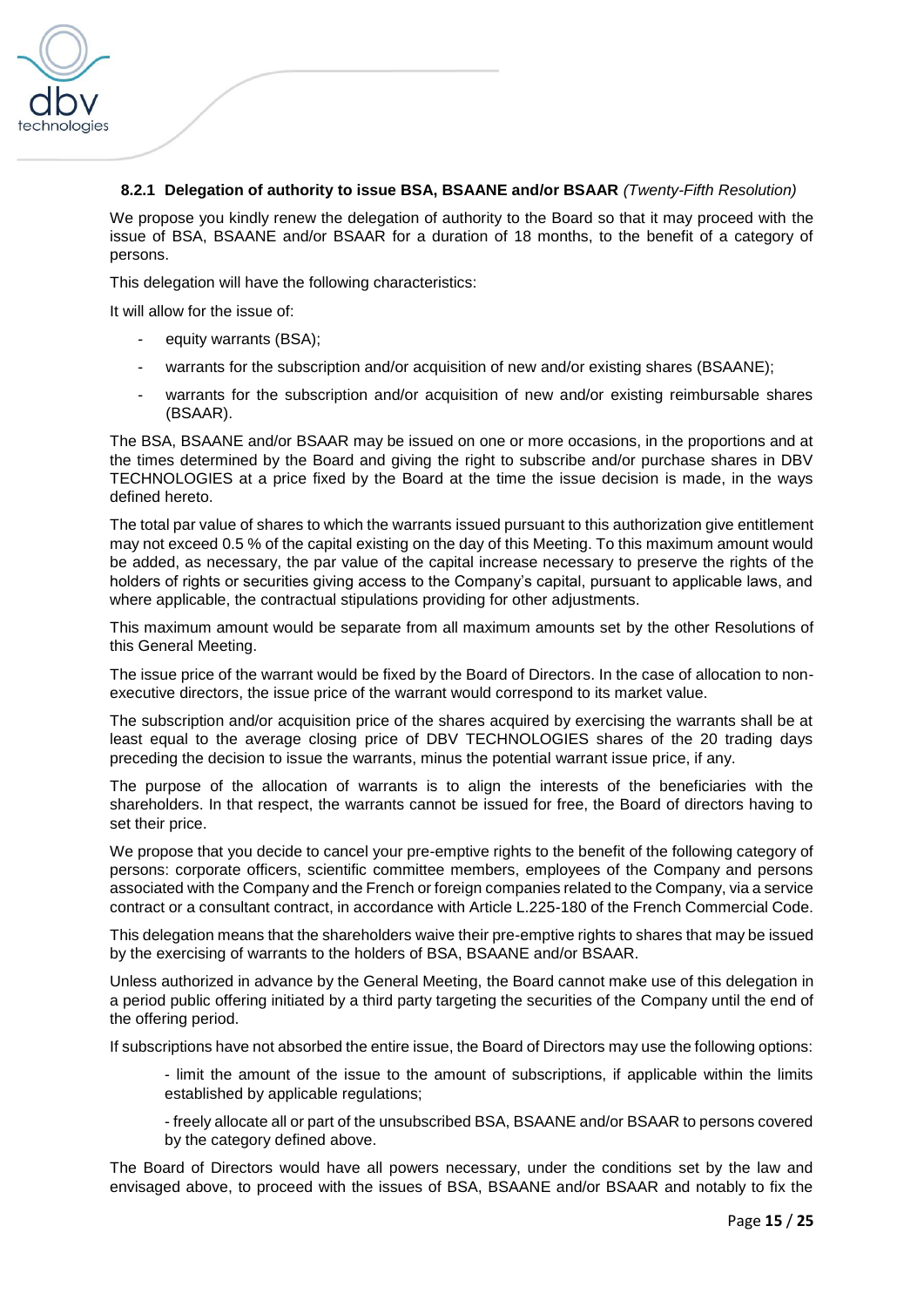

exact list of beneficiaries from amongst the categories of persons defined above, the nature and number of warrants to be assigned to each of them, the number of shares to which each warrant shall give entitlement, the warranty issue price and the subscription and/or purchase price of the shares to which the warrants shall give entitlement, under the conditions set out above, the terms and conditions and timing for the subscription and exercise of the warrants, their adjustment methods and, more generally, all terms and conditions of the issue; to prepare a complementary report describing the final conditions of the operation; to proceed to purchase the shares necessary under the scope of the share buyback program and allocate them to the allocation plan; to acknowledge the share capital increase that may stem from the exercise of the BSA, BSAANE and/or BSAAR and to proceed to amend the Bylaws accordingly; on its own initiative, to allocate the costs of the share capital increases to the amount of the premiums relating to such and to withdraw on this amount all amounts necessary to take the statutory reserve up to one tenth of the new share capital after each increase; to delegate to the Chief Executive Officer all powers necessary to make the share capital increase and to delay such according to the terms and conditions as may be previously set by the Board of Directors; and, more generally, to do everything necessary to this end.

For the part not used, if applicable, this delegation supersedes any and all relevant prior delegations.

### **9. Authorizations and delegations relating to employee shareholders**

In order to allow for the pursuit of an employee shareholding incentive policy such as to support the Company's development, we propose you renew the authorizations and delegations in this matter.

### **9.1 Delegation of authority to increase the capital to the benefit of subscribers of a Company Savings Plan** *(Twenty-Sixth Resolution)*

We submit this resolution to your vote, so as to comply with the provisions of Article L. 225-129-6 of the French Commercial Code, under the terms of which the Extraordinary General Meetings shall also rule on a resolution intending to increase share capital under the terms of Articles L. 3332-18 *et seq.* of the Labor Code, when it delegates its authority to increase capital for cash. The Meeting, having been asked for the delegations and authorizations subject to give rise to share capital increases in cash, must therefore also rule on a delegation to the benefit of subscribers of a company savings plan, it being noted that the inclusion on the agenda of this delegation to the benefit of subscribers of a company savings plan also allows the Company to fulfill the three-year obligation envisaged by the above provisions.

Under this delegation, we propose that you authorize the Board of Directors to enact a capital increase on one or more occasions through the issue of ordinary shares or securities giving access to the Company's capital, reserved for members of one or more company employee savings plans established by the Company and/or affiliated French or international companies under the conditions of Article L.225-180 of the French Commercial Code and of Article L.3344-1 of the French Labor Code.

Pursuant to Article L.3332-21 of the French Labor Code, the Board of Directors may allocate to the beneficiaries, free shares already issued or to be issued, or other securities giving access to the Company's capital issued or to be issued (i) in respect of the contribution that may be paid pursuant to the regulations governing the company savings plans and/or (ii) where appropriate, as a discount.

In accordance with the law, the General Meeting would cancel shareholders' pre-emptive rights.

The maximum par value amount of the capital increase(s) that may be enacted under this delegation shall be 2% of the share capital arising from the decision of the Board of Directors to make this increase, with the understanding that this amount is separate from any other maximum amounts set by other delegations relating to capital increases. To this amount will be added, as necessary, the par value of the capital increase necessary to preserve the rights of the holders of rights or securities giving access to the Company's capital, pursuant to applicable laws, and where applicable, the contractual stipulations providing for other adjustments.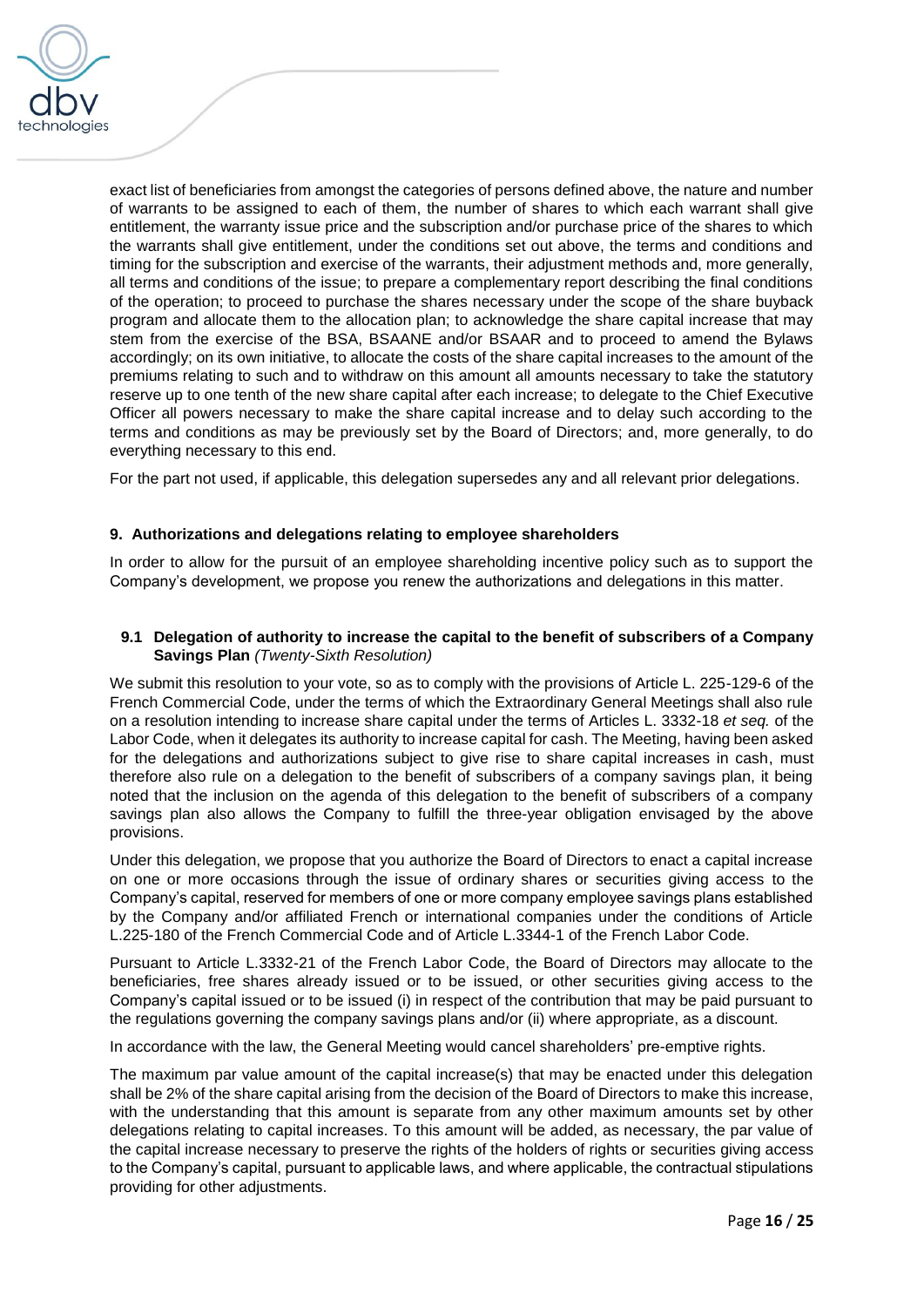

This delegation shall apply for 26 months.

It is specified that, in accordance with the provisions of Article L. 3332-19 of the Labor Code, the price of shares to be issued shall not be more than 20% (or 30% when the vesting period stipulated by the scheme pursuant to Articles L. 3332-25 and L. 3332-26 of the French Labor Code is greater than or equal to ten years) (or any other maximum percentage envisaged by provisions of law applicable at the time the price is fixed) below the average share opening price on the 20 trading days prior to the Board of Directors' decision to enact the capital increase and the resulting share issue, nor higher than this average.

For the part not used, if applicable, this delegation supersedes any and all relevant prior delegations.

The Board of Directors shall have the discretion to implement, or not implement, this delegation, take all measures and conduct all necessary formalities.

**9.2 Authorization to allocate free existing and/or future shares to members of staff and/or certain corporate officers of the Company or related companies or economic interest groups, shareholders' waiver of their pre-emptive rights, duration of the authorization, maximum amount, duration of acquisition periods specifically in respect of invalidity and, where applicable, holding periods** *(Twenty-Seventh Resolution)*

You are asked to kindly renew in advance the authorization to make free assignments of shares to Company employees and related companies and/or certain corporate officers.

Thus, we propose you authorize the Board of Directors to proceed, under the scope of Article L. 225- 197-1 of the French Commercial Code, to freely assign new shares resulting from the share capital increase, by means of the incorporation of reserves, premiums or profits, or existing shares.

The beneficiaries of these attributions may be:

members of staff of the Company or companies or economic interest groups that are directly or indirectly related to it as defined by Article L. 225-197-2 of the French Commercial Code;

- corporate officers who meet the conditions set out in Article L. 225-197-1 of the French Commercial Code.

The total number of free shares thus allocated shall not exceed 2 % of the share capital on the date of this Meeting.

The allocation of shares to beneficiaries will become final after a vesting period to be determined by the Board of Directors. This period shall be no less than two years (the acquisition period). The general meeting authorizes the Board of Directors to stipulate or not an obligation of conservation at the end of the acquisition period.

By way of exception, final allocation will take place before the end of the vesting period in the event of disability of the beneficiary classified under the second and third categories set out in Article L. 341-4 of the French Social Security Code.

This authorization shall imply that shareholders waive their pre-emptive right to subscribe to newly issued shares through the capitalization of reserves, share premiums and profits.

Thus the Board will have, within the limits set above, all powers to determine the identity of the beneficiaries of the free allocations from amongst the persons meeting the conditions established above and the number of shares to be assigned to each of them; if applicable, set the performance condition to which the definitive award of the free shares is subject; to acknowledge the existence of sufficient reserves and transfer, for each allocation, to an unavailable reserve account the amounts required for the release of the new shares to be attributed; to decide, at the relevant time, on the share capital increase(s) by means of the incorporation of reserves, premiums or profits relating to the issue of the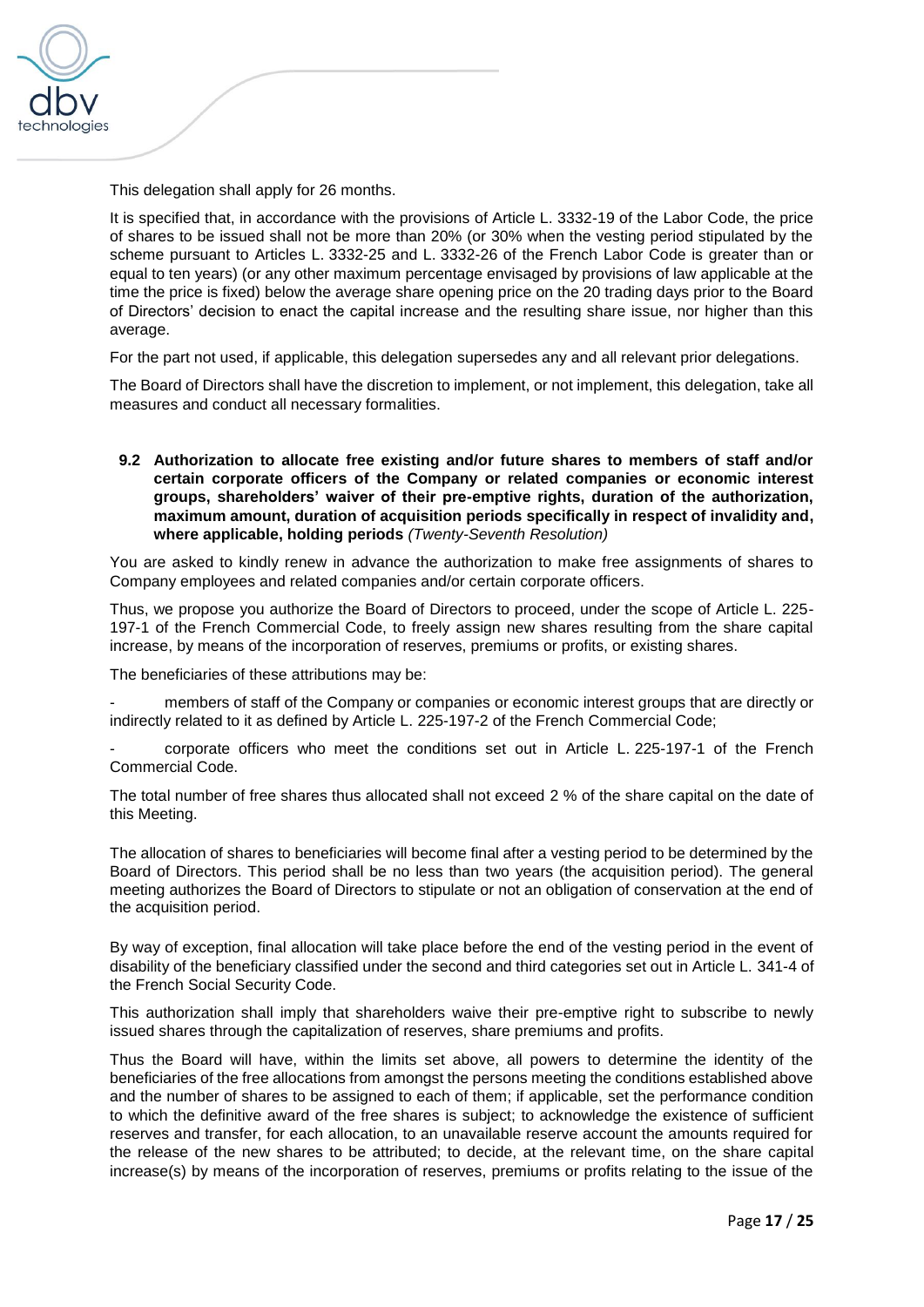

new shares assigned free of charge; to proceed to purchase the shares necessary under the scope of the share buyback program and allocate them to the attribution plan; to determine the impact on the rights of the beneficiaries of operations altering the capital or which may affect the value of the shares to be attributed and realized during the acquisition period and, consequently, to amend or adjust, if necessary, the number of shares attributed so as to preserve the rights of the beneficiaries; to decide whether or not to fix an obligation of conservation at the end of the acquisition period and, if applicable, determine the duration and undertake all useful measures to ensure that beneficiaries comply with any obligation to hold their shares; and generally, in connection with the legislation in effect, perform all duties that the implementation of this authorization may require.

This authorization shall imply that shareholders waive their preferential subscription right to subscribe to newly issued shares through the capitalization of reserves, share premium and profits.

This is given for a duration that expires at the General Meeting to be held in 2020 to rule on the financial statements of the previous year.

For the part not used, if applicable, it supersedes any and all relevant prior authorizations.

### **9.3 Authorization to grant share subscription and/or share purchase options to members of staff (and/or certain corporate officers)** *(Twenty-Eighth Resolution)*

We propose you authorize the Board of Directors, for a period of 18 months, to allow subscription and/or share purchase options rights of shares to the benefit of employees, of some of them, or of certain categories of staff and/or corporate officers defined by applicable laws, both of the Company and of economic interest groups or companies related to it, under the terms of Article L. 225-180 of the French Commercial Code.

The total number of options that may be granted by the Board of Directors pursuant to this delegation would not give access to the subscription or purchase of more than 7.5% of the share capital at the date of this Meeting.

The share subscription and/or purchase price by the beneficiaries will be set on the day the options are granted by the Board of Directors in accordance with the regulations in effect and shall not be less than the average price over the twenty trading days preceding the date of the granting decision.

No option could be granted:

- neither within the ten trading days preceding and following the date on which the consolidated accounts are made public,
- in the period between the date on which the company's governing bodies become aware of information that, if it was made public, could have a significant impact on the market price of the company's shares, and the later date of ten trading days to the day this information is made public,
- Less than twenty trading days after the detachment of the shares of a coupon giving right to a dividend or a capital increase

The term of the options fixed by the Board may not exceed a period of ten years from the grant date.

Thus the Board will have, within the limits set out above, all powers to fix the other terms and conditions for the allocation of options and their exercise and notably to fix the conditions under which the options will be granted and draw up the list or categories of beneficiaries as envisaged above; to fix, if applicable, conditions of seniority and performance to be met by said beneficiaries; to decide the conditions under which the price and number of shares must be adjusted, notably in the hypotheses envisaged by Articles R. 225-137 to R. 225-142 of the French Commercial Code; to fix the period(s) during which the options thus granted can be exercised; to envisage the faculty to temporary suspend the exercise of options for up to three months in the event of the implementation of financial operations that require the exercise of a right connected with shares; if applicable, to purchase the shares necessary under the scope of the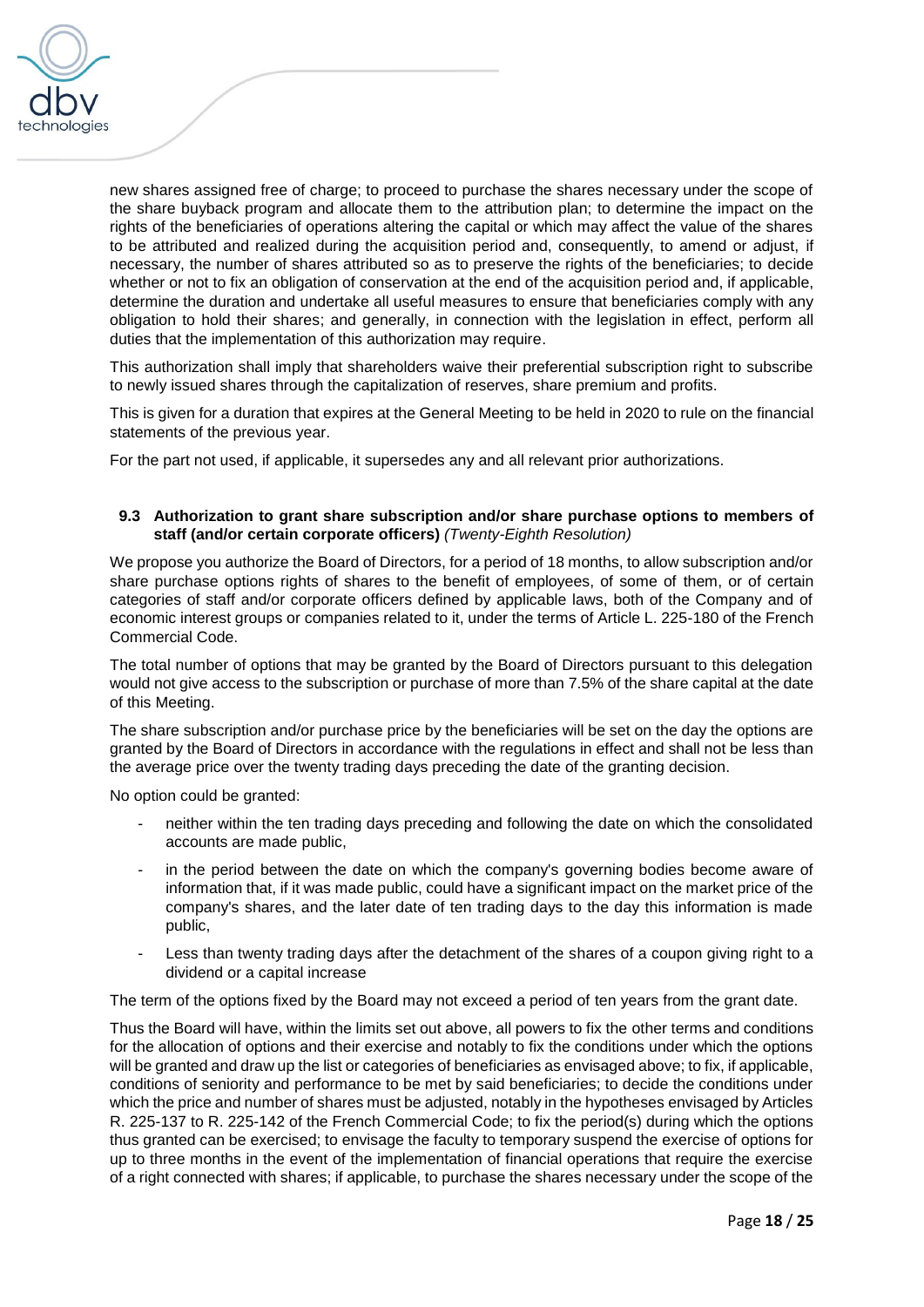

share buyback program and assign them to the option plan; to carry out or ensure the carrying out of all acts and formalities necessary to make the share capital increase(s) that may, if applicable, be carried out definitive, to amend the Bylaws accordingly and generally to do everything else necessary; at its own decision and should it deem necessary, to allocate the costs of the share capital increases to the amount of premiums relating to these increases and withdraw this against the amounts necessary to take the statutory reserve up to one tenth of the new capital after each increase.

For the part not used, if applicable, this authorization shall supersede any and all relevant prior authorizations.

### **10. Authorization to be granted to the Board of Directors to lift the attendance condition for the exercise of stock options assigned on the basis of the 31st extraordinary resolution of the Combined Ordinary and Extraordinary General Meeting held on June 22, 2018** *(Twenty-Ninth Resolution)*

We kindly ask you to authorize the Board of Directors to lift the attendance condition for the exercise of stock options assigned on the basis of the 31<sup>st</sup> extraordinary resolution of the Combined Ordinary and Extraordinary General Meeting held on June 22, 2018.

**–----------------------------**

The Board of Directors asks you to approve the wording of the resolutions that have been submitted to you.

**THE BOARD OF DIRECTORS**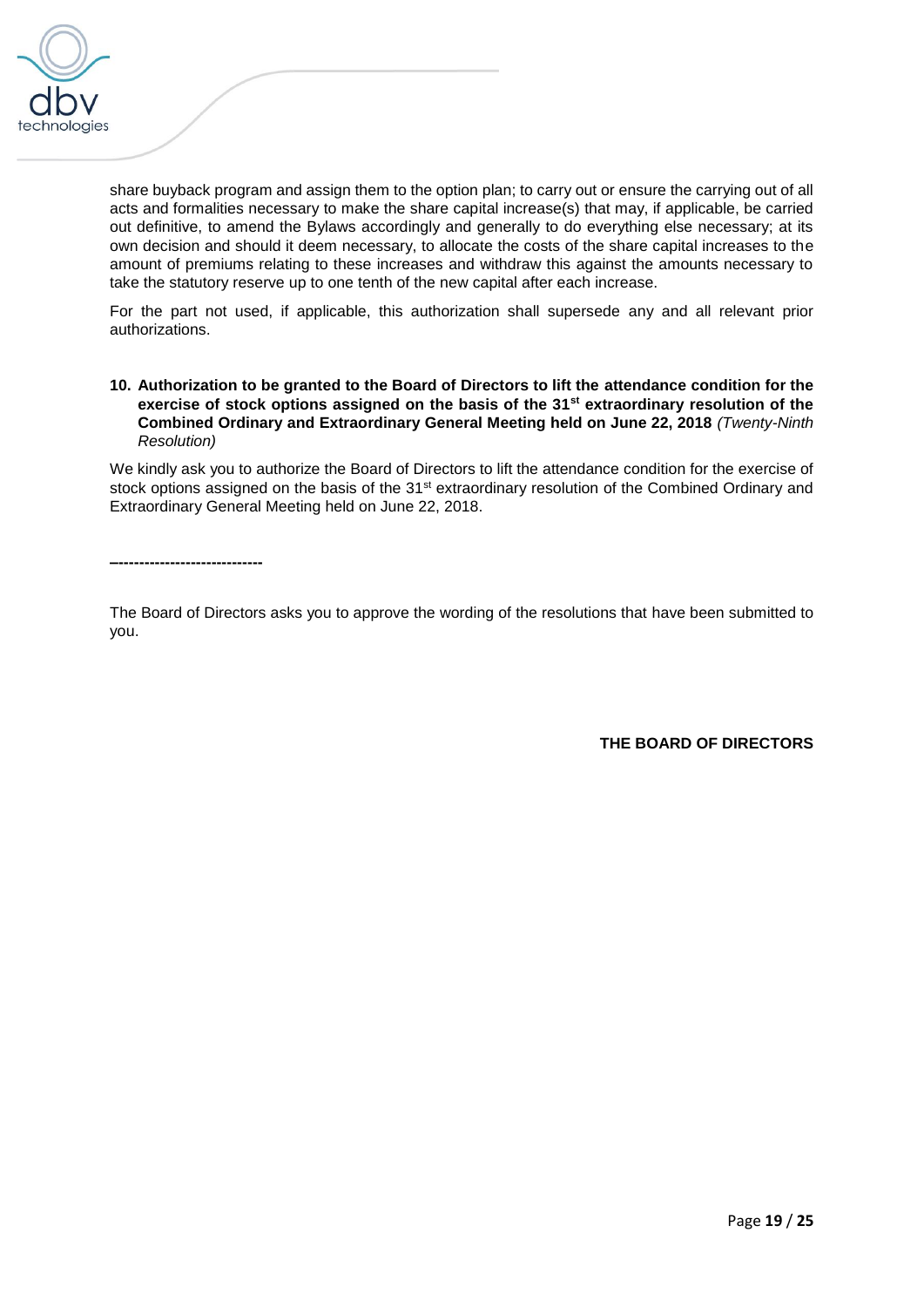

# **ANNEX 1**

# **PRINCIPLES AND CRITERIA FOR THE DETERMINATION, DISTRIBUTION AND ALLOCATION OF THE FIXED, VARIABLE AND EXTRAORDINARY COMPONENTS OF OVERALL COMPENSATION AND BENEFITS OF ALL TYPES TO BE ATTRIBUTED TO OFFICERS (SAY ON PAY EX ANTE)**

### *(resolutions thirteenth to fifteenth presented to the Combined General Shareholders' Meeting of May 24, 2019)*

This part constitutes the report of the Board of Directors drawn up in application of Articles L. 225-37-2 and R 225-29-1 of the French Commercial Code.

As part of the determination of the global compensation of the corporate officers (Chairman of the Board of Directors, Chief Executive Officer, Deputy Chief Executive Officers), on the proposal of the Compensation Committee, the Board of Directors considers the principles set out hereto, in compliance with the recommendations given in the September 2016 Middlenext Corporate Governance Code (R13), as referred to in the annex attached hereto.

More generally, it is recalled that the Compensation Committee monitors the consistency of the rules used to determine the compensation of executive corporate officers of DBV Technologies (the "*Company*") with the annual individual performance evaluation of the latter, which it compares with the company's performance. It also takes into account the alignment of the objectives set for them with the company's medium-term strategy, the interests of shareholders and changes to the Middlenext Code.

In order to propose the structure of this compensation, the Compensation Committee uses studies carried out by independent advisors, indicating market practices employed by comparable companies. These studies are carried out based on a panel of around twenty companies with common characteristics in terms of size, number of employees, market capitalization, clinical stage and geographical presence.

It ensures that none of the elements comprising the compensation are disproportionate and analyses the compensation as a whole, considering all its components.

# **1/ Chairman of the Board of Directors**

### **Principles and criteria for the determination, distribution and allocation of the fixed, variable and extraordinary components of overall compensation and benefits of all types to be attributed to the Chairman of the Board of Directors of DBV Technologies**

The principles and criteria mentioned below apply to the Chairman of the Board of Directors who does not carry out the duties of Chief Executive Officer.

These principles and criteria, set by the Board on the recommendations made by the Compensation Committee, are as follows:

### *- Fixed compensation*

The Board Chairman may receive fixed compensation, which is determined in respect of practices noted in comparable companies.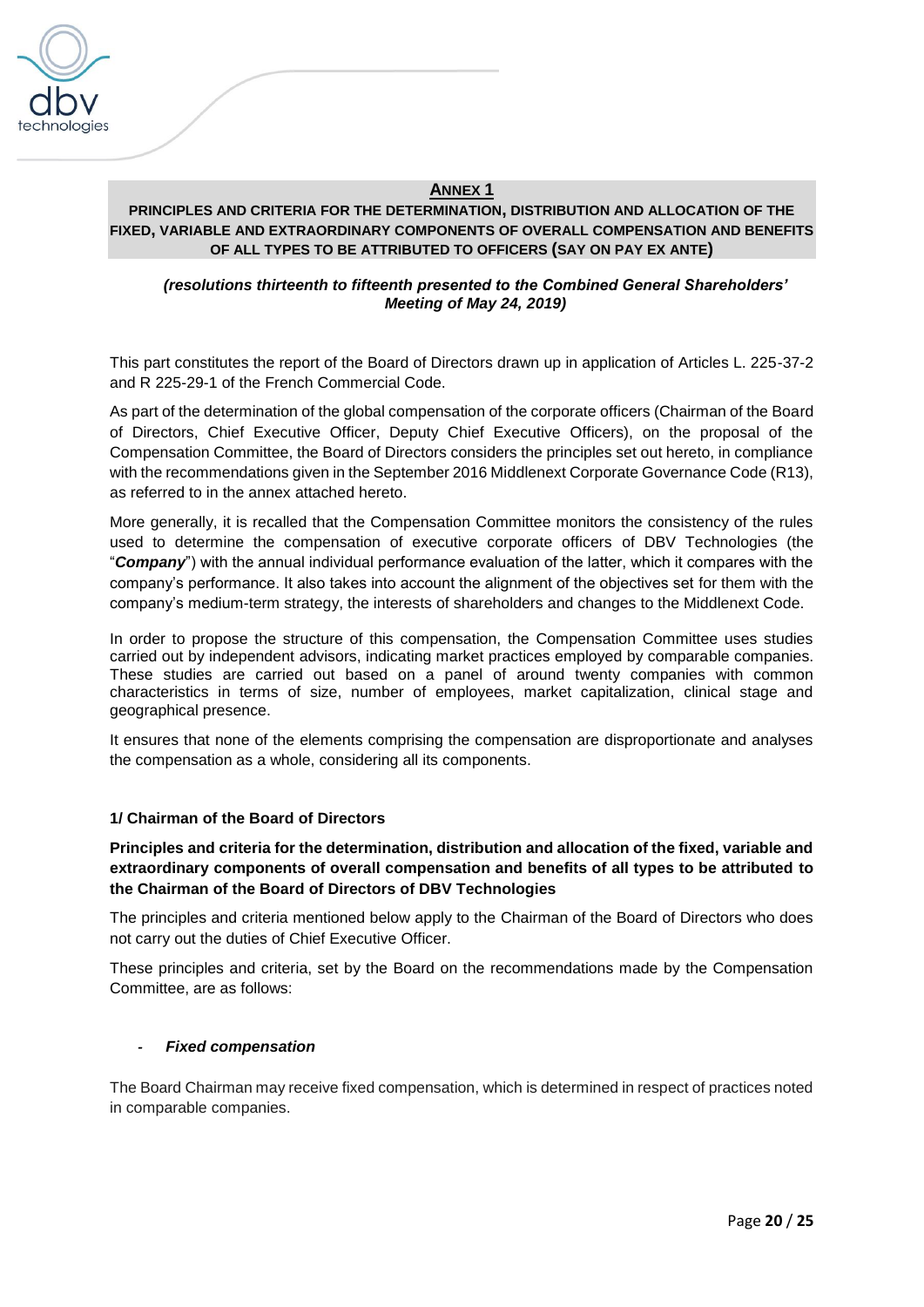

### - *Attendance fees*

The Chairman of the Board may receive attendance fees, the amount of which takes into account the specific duties and, where applicable, membership of one or more specialized committees.

# **2/ Chief Executive Officer**

# **A/ Principles and criteria for the determination, distribution and allocation of the fixed, variable and extraordinary components of overall compensation and benefits of all types to be attributed to the Chief Executive Officer of DBV Technologies**

The principles and criteria mentioned below apply to the Chief Executive Officer, whether or not also carrying out the duties of Chairman of the Board of Directors.

These principles and criteria, set by the Board on the recommendations made by the Compensation Committee, are as follows:

### - *Fixed compensation*

The fixed compensation of the Chief Executive Officer is determined by taking into account the level and difficulty of the responsibilities, experience in the role and practices noted in comparable companies.

This compensation is payable monthly, in twelfths.

### - *Annual variable compensation*

The Chief Executive Officer benefits from annual variable compensation, for which, on the recommendation of the Compensation Committee, the Board of Directors each year defines demanding and diversified performance criteria, which are precise and pre-established, enabling a full analysis of performance. These criteria are aligned with the Company's short and medium-term strategy and represent significant value drivers for its shareholders, such as regulatory progress in product candidates or good expense management, geographic or product portfolio diversification.

The precise nature and level of achievement expected of these criteria are set by the Board of Directors, on the recommendation of the Compensation Committee, but they are considered confidential and therefore not published.

Every year, the Board of Directors sets the rate of achievement of each criterion of annual variable compensation according to a predetermined range.

The maximum amount of the annual variable compensation for the Chief Executive Officer amounts to 150% of the annual fixed compensation, it being specified that if the global achievement rate set by the Board of Directors is less than 50%, no annual variable compensation would be due.

Payment of the elements of variable compensation assigned to the Chief Executive Officer for the year ended is conditional on approval by the Ordinary General Shareholders' Meeting of the elements of compensation paid or assigned to him for said year (vote ex post).

### - *Long-term compensation*

The Company has established a long-term compensation policy as part of the global strategy to gain the loyalty of and to motivate its managers and employees, ensuring it is competitive with market practices employed in the pharmaceutical industry.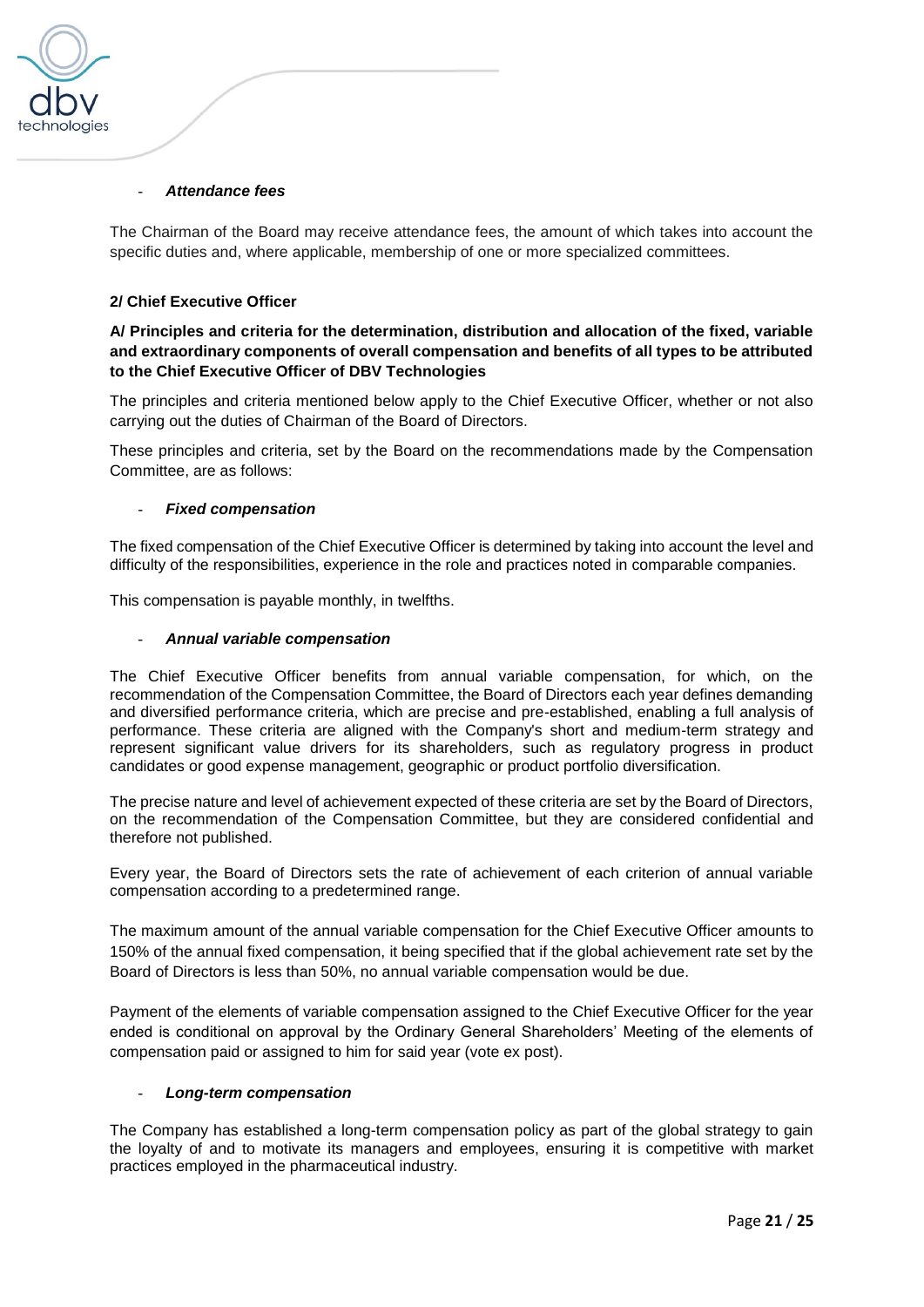

The long-term compensation policy implemented for the Chief Executive Officer is mainly based on the allocation of stock options. Free shares may be granted. The definitive acquisition of the free shares granted to the Chief Executive Officer is subject to a finding by the Board, acting on a proposal from the Compensation Committee, of the satisfaction of performance conditions set by the Board at the time of grant of said free shares.

Moreover, the Chief Executive Officer is, in accordance with the law and methods adopted by the Board of Directors, required to retain a significant number of shares.

As regards stock options and free shares allocation, the Board has set the number of shares to be kept registered with the Chief Executive Officer until leaving office, as 10%.

### - *Benefits in kind*

In addition to the reimbursement of costs incurred in going about the relevant duties, the Chief Executive Officer may be reimbursed the cost of tax and financial planning services and shall benefit from a tax equalization payment clause in respect of his status as an American resident. He may also have expenses reimbursed, as incurred for legal advice sought during the recruitment procedure.

The Company may pay the residence expenses of the Chief Executive Officer in France.

### - *- Signing bonus*

When a new Chief Executive Officer is appointed, the Board of Directors may decide, on the recommendation of the Compensation Committee, to award him a signing bonus.

### **B/ Commitment with regard to the Chief Executive Officer in accordance with Article L.225-42-1 of the French Commercial Code.**

### - *Severance indemnity*

The Chief Executive Officer may benefit from severance indemnity due in the event he should cease office.

All commitments to pay severance indemnity to a corporate officer are subject to approval by the Company's General Shareholders' Meeting in compliance with Article L.225-42-1 of the French Commercial Code.

Moreover, payment of severance indemnity to a corporate officer is subject to the acknowledgment by the Board that the performance conditions set by the Board have been met.

To date, Daniel Tassé benefits from severance indemnity in the event of termination of his duties as Chief Executive Officer, for any reason whatsoever. Severance package will therefore be paid to the Chief Executive Officer if all the following criteria are met:

- Viaskin Peanut approved on a major market;
- Construction of an EPIT pipeline with 3 trials in progress;
- 6 months' cash flow as determined by the expenses of the last quarter prior to the date on which he leaves his post.

Compliance with these performance conditions will be established by the Board prior to any payment.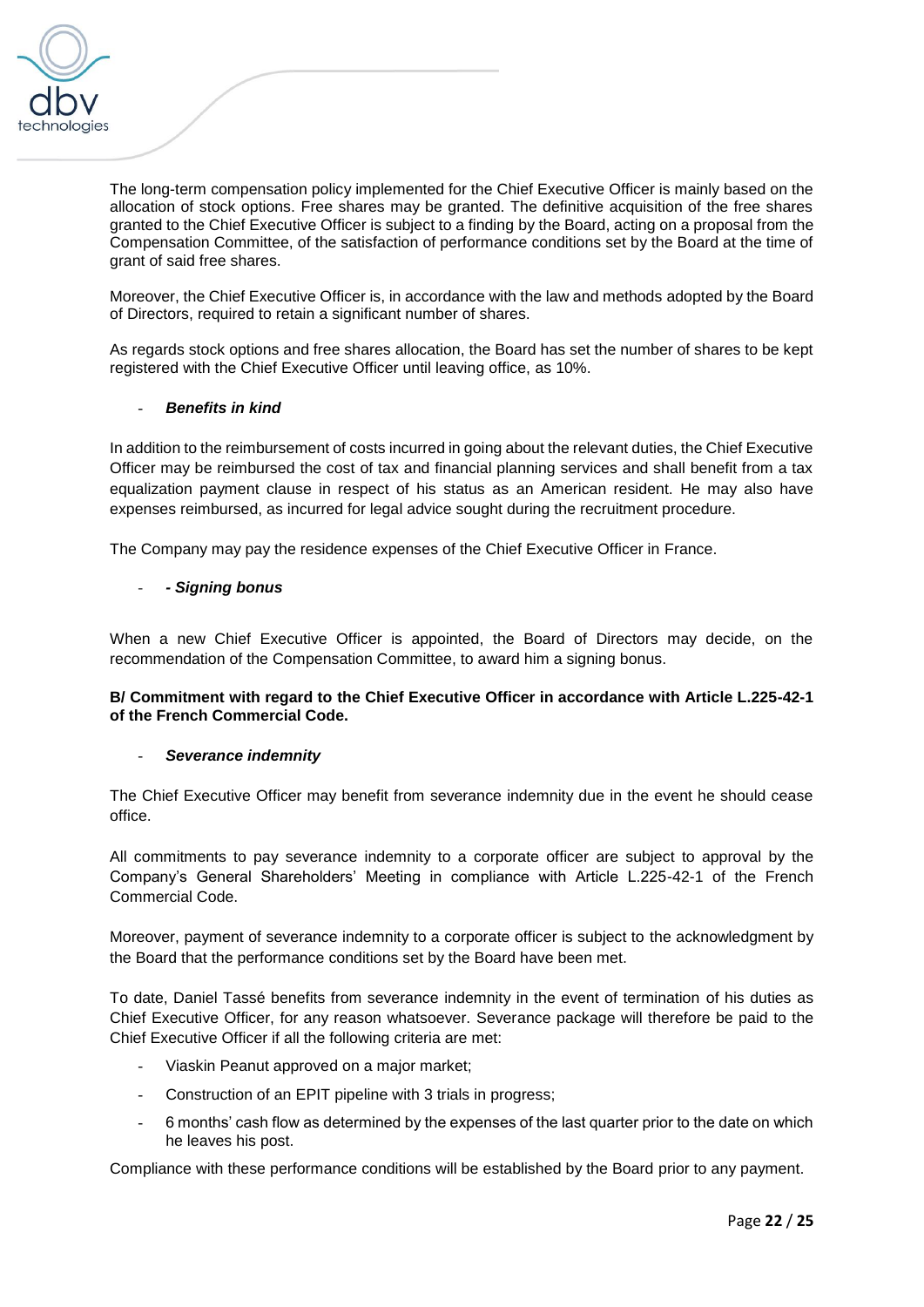

In the event of termination without cause or for good reason, the Company will also pay an amount equal to the sum of:

- 18 months of the base salary;
- the target bonus will be paid at 100% achievement level.

In the event of termination without cause or for good reason outside of a change of control, the severance benefits get paid out over 12 months.

In the event of termination without cause or for good in connection with a change of control, those same amounts get paid in a lump sum.

### **3/ Deputy Chief Executive Officers**

**A/ Principles and criteria for the determination, distribution and allocation of the fixed, variable and extraordinary components of overall compensation and benefits of all types to be attributed**, **because of their mandate, to the Deputy Chief Executive Officers of DBV Technologies** 

These principles and criteria, set by the Board on the recommendations made by the Compensation Committee, are as follows:

### - *Fixed compensation*

The fixed compensation of the Deputy Chief Executive Officers is determined taking into account the level and difficulty of the responsibilities, experience in the role, seniority in the company and practices noted in comparable companies.

This compensation is payable monthly, in twelfths.

### - *Annual variable compensation*

The Deputy Chief Executive Officers benefit from annual variable compensation, for which, on the recommendation of the Compensation Committee, the Board of Directors each year defines demanding and diversified performance criteria, which are precise and pre-established, enabling a full analysis of performance. These criteria are aligned with the Company's short and medium-term strategy and represent significant value drivers for its shareholders, such as regulatory progress in product candidates or good expense management, geographic or product portfolio diversification.

The precise nature and level of achievement expected of these criteria are set by the Board of Directors, on the recommendation of the Compensation Committee, but they are considered confidential and therefore not published.

Every year, the Board of Directors sets the global rate of achievement of each predefined criterion of annual variable compensation. The maximum amount of the annual variable compensation for Deputy Chief Executive Officers amounts to 150% of the annual fixed compensation, it being specified that if the achievement rate set by the Board of Directors is less than 50%, no variable compensation annual would be due.

Payment of the elements of variable compensation assigned by virtue of the office and for the year ended is conditional on approval by the Ordinary General Shareholders' Meeting of the elements of compensation paid or assigned to Deputy Chief Executive Officers for said year (vote ex post).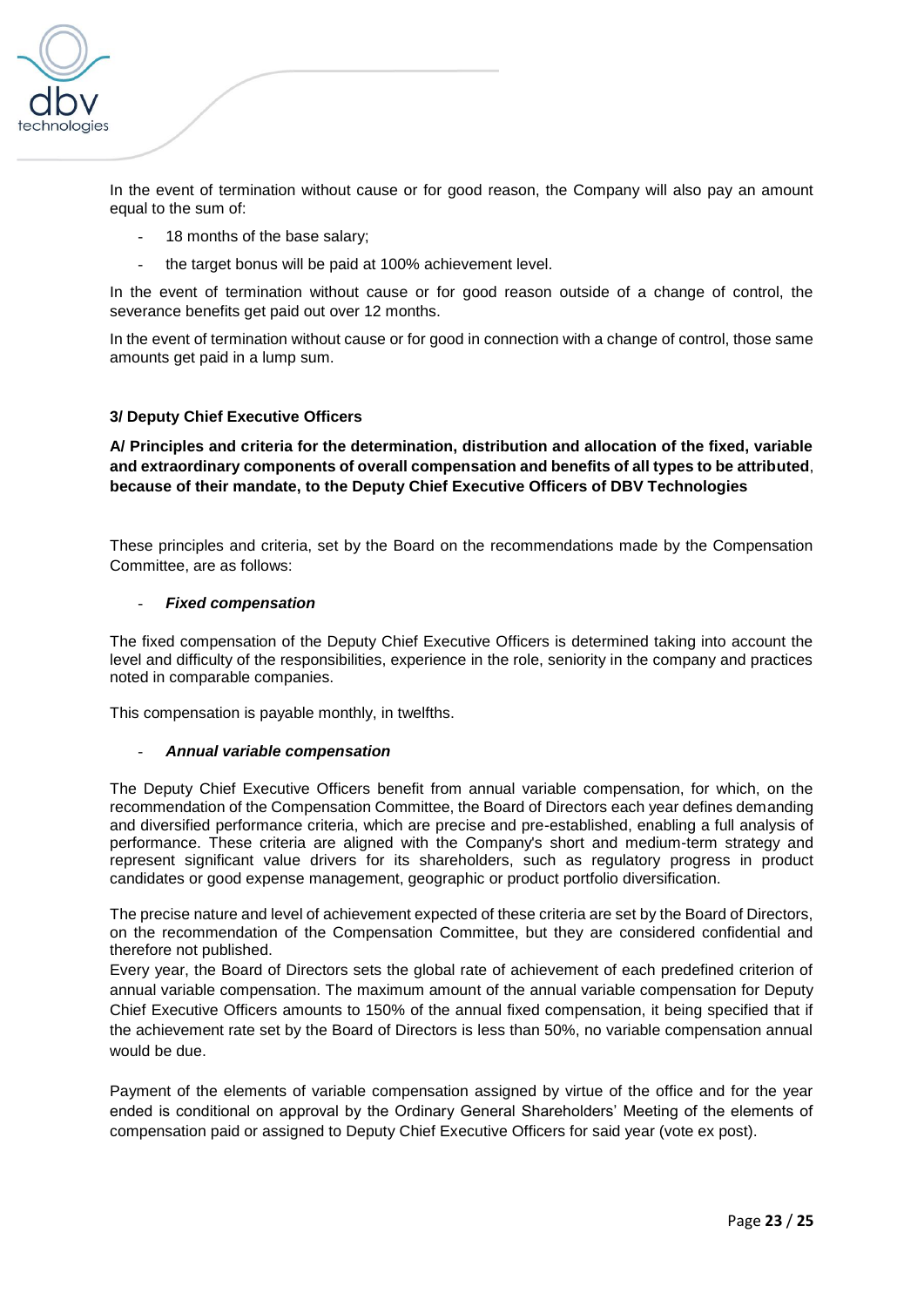

### - *Long-term compensation (free shares, BSA, stock options)*

The Company has established a long-term compensation policy as part of the global strategy to gain the loyalty of and to motivate its managers and employees, ensuring it is competitive with market practices employed in the pharmaceutical industry.

The long-term compensation policy implemented for the Deputy Chief Executive Officers is based on the assignment of performance shares.

The definitive acquisition of the free shares granted to the Deputy Chief Executive Officers is subject to a finding by the Board, acting on a proposal from the Compensation Committee, of the satisfaction of performance conditions set by the Board at the time of grant of said free shares.

Moreover, the Deputy Chief Executive Officers, in accordance with the law and methods adopted by the Board of Directors, are required to retain a significant number of shares.

The Board of Directors reserves the right to assign Deputy Chief Executive Officers stock options and BSA.

As regards stock options and free shares allocation, the Board has set the number of shares to be kept registered with the Deputy Chief Executive Officers until leaving office, as 10%.

### - *- Signing Bonus*

When a new Deputy Chief Executive Officer is appointed, the Board of Directors may decide, on the recommendation of the Compensation Committee, to award him a signing bonus.

### **B/ Agreement(s) between the Company or a subsidiary and the Deputy Chief Executive Officers**

### - *Contract of employment*

The Deputy Chief Executive Officer, David Schilansky, benefits from a contract of employment as the Company's Chief Financial Officer.

The variable and fixed parts of the compensation received by the Deputy Chief Executive Officer for his technical duties, which differ from his office as corporate officer, are subject to the same rules and criteria of determination, distribution and allocation, as set for the compensation paid to him as corporate officers.

We would ask you to vote in favor of resolutions thirteenth to fifteenth, with the principles and criteria above.

------

**The Board of Directors**